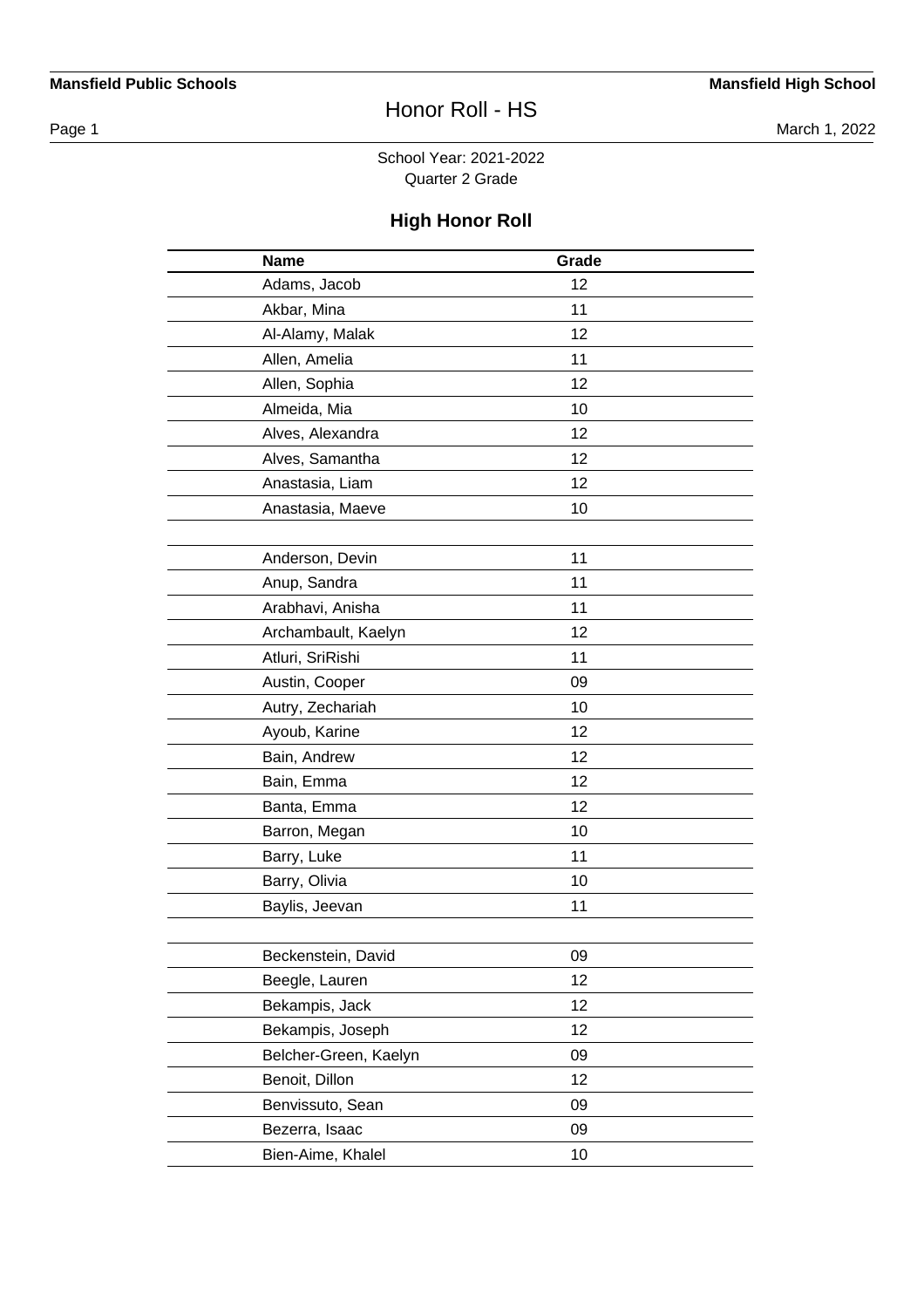Page 2 March 1, 2022

School Year: 2021-2022 Quarter 2 Grade

| <b>Name</b>             | Grade |  |
|-------------------------|-------|--|
| Bien-Aime, Liana        | 12    |  |
| Blacquier, Elisabeth    | 10    |  |
| Blais, Scarlett         | 10    |  |
| Blatch, Alexander       | 09    |  |
| Blau, Matthew           | 12    |  |
| Bolduc, Wyatt           | 10    |  |
| Boni, Bridget           | 09    |  |
| Botelho, Celia          | 10    |  |
| Bouchard, Hannah        | 11    |  |
| Boudway, Melina         | 11    |  |
| Bovey, Olivia           | 12    |  |
| Breitenstein, Matthew   | 10    |  |
| Brown, Madelyn          | 12    |  |
| Brumble, Sean           | 12    |  |
| Buchanan, Dylan         | 12    |  |
| Buchanan, Elyssa        | 10    |  |
| Buchanan, Shawn         | 09    |  |
| Buckley, Anna           | 12    |  |
| Butler, Brooke          | 11    |  |
| Cain, Benjamin          | 10    |  |
| Call, Cassidy           | 09    |  |
| Call, Cooper            | 09    |  |
| Callahan, Jocelyn       | 10    |  |
| Campbell, Laurel        | 09    |  |
| Cannon, Jessica         | 12    |  |
| Cannon, Samantha        | 09    |  |
| Capolupo, Sophia        | 10    |  |
| Carey, Elizabeth        | 09    |  |
| Carneiro, Samantha      | 10    |  |
| Carty, Aidan            | 11    |  |
| Censorio, Chloe         | 12    |  |
| Cervasio-Dyer, Isabelle | 10    |  |
| Charest, Riley          | 09    |  |
| Cinelli, Ethan          | 11    |  |
| Cochrane, Aaron         | 09    |  |
| Cohen, Justin           | 09    |  |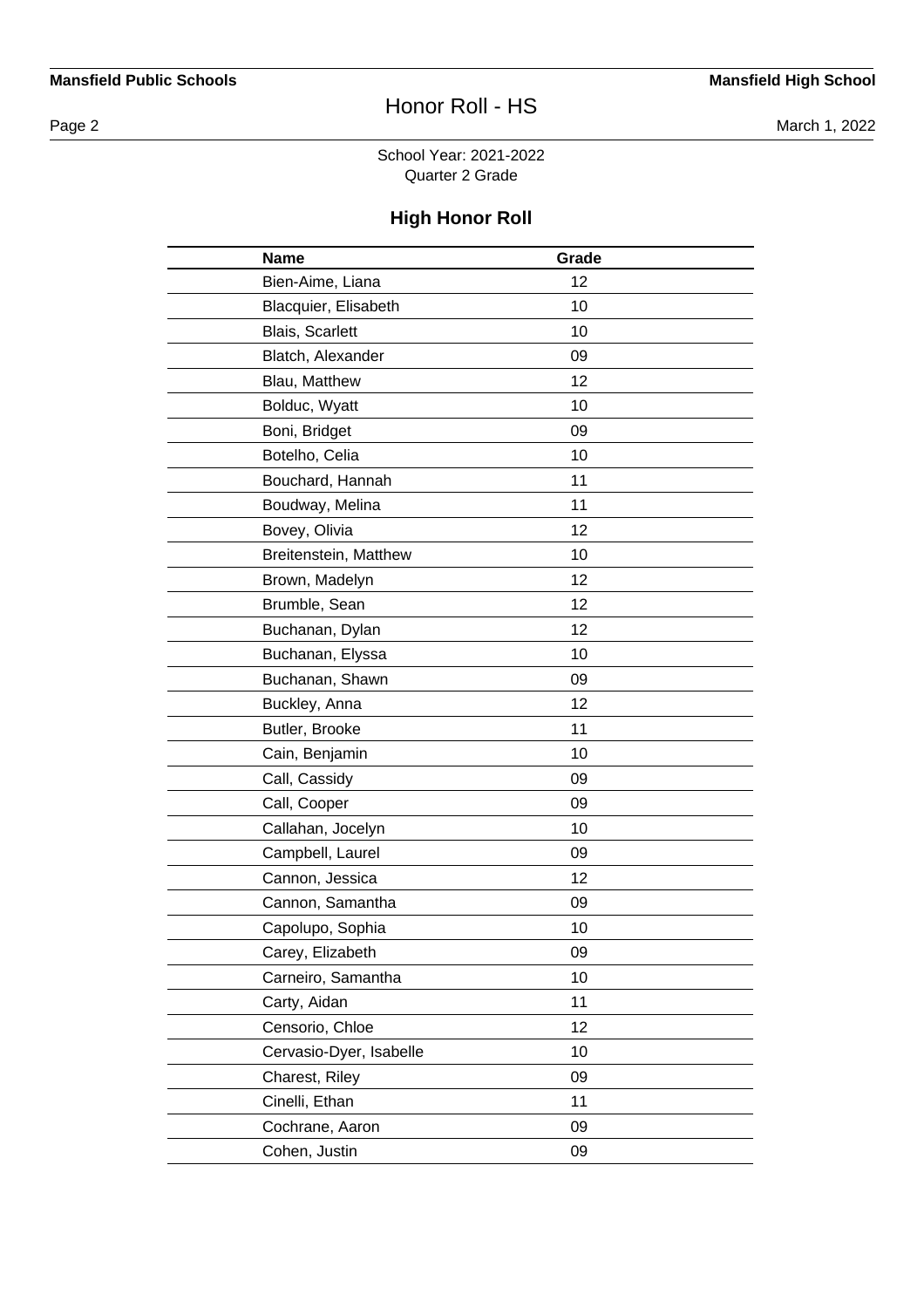Page 3 March 1, 2022

School Year: 2021-2022 Quarter 2 Grade

| <b>Name</b>       | Grade |  |
|-------------------|-------|--|
| Cohen, Kasey      | 11    |  |
| Colby, Caden      | 11    |  |
| Colby, Carys      | 09    |  |
| Colchamiro, Jesse | 11    |  |
| Colchamiro, Zoe   | 09    |  |
| Collins, Daniel   | 12    |  |
| Conley, Alanna    | 12    |  |
| Connolly, Kaden   | 10    |  |
| Connors, Kathleen | 11    |  |
| Conway, Nicholas  | 09    |  |
| Coombes, Kristen  | 09    |  |
| Copp, Claire      | 09    |  |
| Corlito, Alyssa   | 12    |  |
| Cowan, Liam       | 10    |  |
| Cowles, Aimee     | 12    |  |
| Coyle, Olivia     | 12    |  |
| Croak, Corinne    | 09    |  |
| Croak, Courtney   | 11    |  |
| Cromack, Matthew  | 09    |  |
| Crowley, Avery    | 11    |  |
| Cruz, Amanda      | 09    |  |
| Cruz, Pedro       | 12    |  |
| Curry, Sophie     | 09    |  |
| Curtis, Connor    | 10    |  |
| Cutone, Juliana   | 12    |  |
| Daaboul, Mark     | 09    |  |
| Dadmun, Conor     | 10    |  |
| Dalpe, Cornelius  | 11    |  |
| Dancey, Maya      | 11    |  |
| Daniels, Avery    | 09    |  |
| Daoud, Mira       | 11    |  |
| Darlington, Anna  | 12    |  |
| Davey, Connor     | 11    |  |
| DeAngelis, Kylie  | 09    |  |
| Deasy, Kathryn    | 09    |  |
| Decker, Morgan    | 09    |  |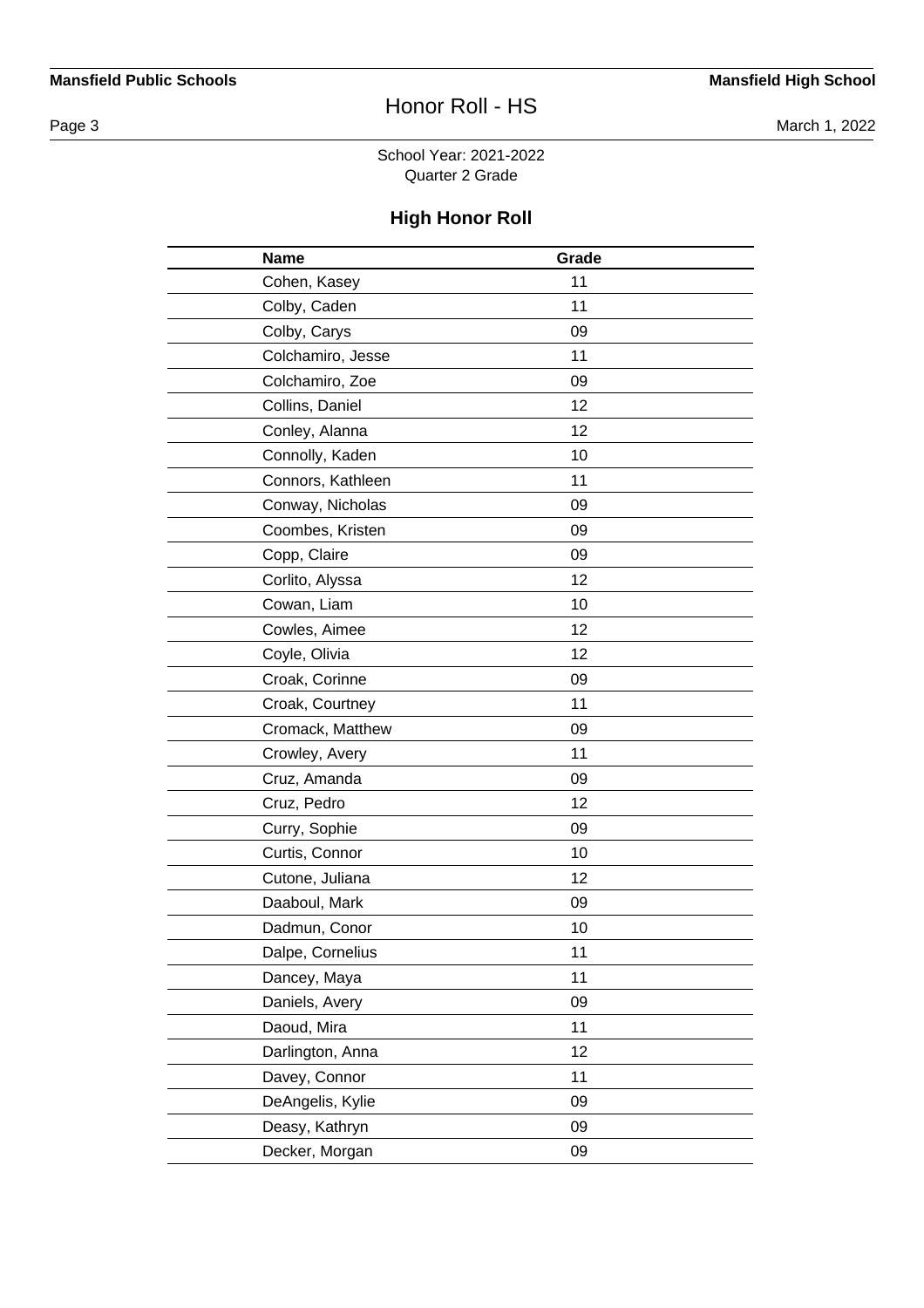Page 4 March 1, 2022

School Year: 2021-2022 Quarter 2 Grade

| <b>Name</b>            | Grade |  |
|------------------------|-------|--|
| DeGirolamo, Ryan       | 11    |  |
| Delaney, Benson        | 11    |  |
| DePillo, Olivia        | 10    |  |
| Desai, Krish           | 12    |  |
| Desai, Shaili          | 09    |  |
| DeSilva, Anthony       | 12    |  |
| DeSousa, Lucas         | 10    |  |
| DeTrolio, Olivia       | 12    |  |
| Devine, Carly          | 10    |  |
| Dhillon, Aanahat       | 10    |  |
| Diieso, Aniela         | 09    |  |
| DiMarino, Grace        | 10    |  |
| Dimitrov, Leonard      | 09    |  |
| DiSangro, Hannah       | 10    |  |
| DiVasta, Alexis        | 11    |  |
| Doherty, Kayla         | 12    |  |
| Doherty, Olivia        | 11    |  |
| Doherty, Ryan          | 12    |  |
| Dolan, Chloe           | 10    |  |
| Dommaraju, Trisha      | 12    |  |
| Donnellan, Theo        | 11    |  |
| Donovan, Elizabeth     | 10    |  |
| Doyle, Eamon           | 09    |  |
| DuBeau, Vail           | 09    |  |
| Duffin, Tyler          | 10    |  |
| Dumouchel, Caitlin     | 12    |  |
| Dury, Benjamin         | 09    |  |
| Dye, Anna              | 12    |  |
|                        |       |  |
| Edmonds-Galloway, Jade | 11    |  |
| Elliott, Katherine     | 11    |  |
| Elumalai, Kailash      | 10    |  |
| Evans, Leo             | 10    |  |
| Fahy, Benjamin         | 10    |  |
| Faizer, Farah          | 09    |  |
| Fallon, Julia          | 10    |  |
|                        |       |  |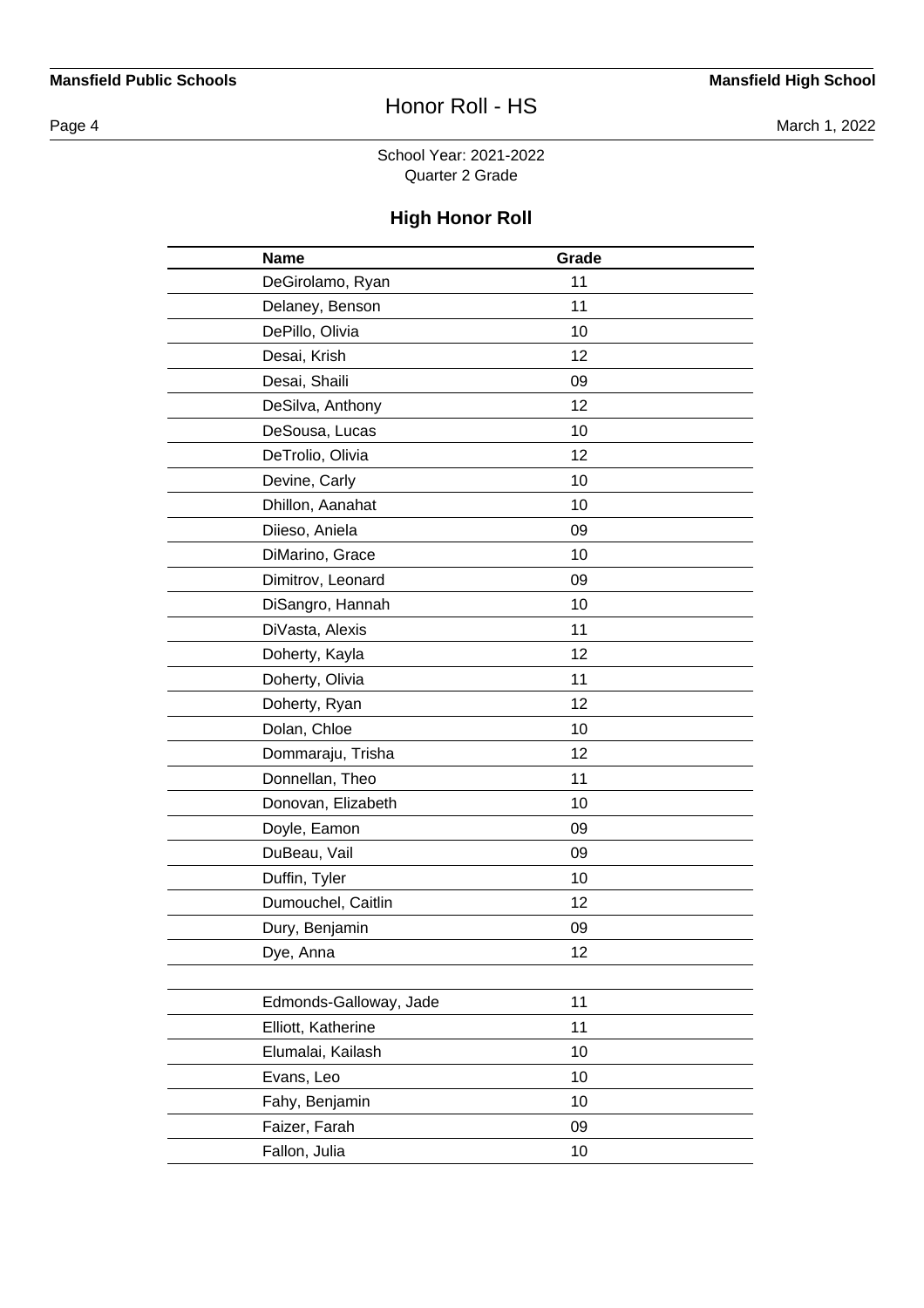Page 5 March 1, 2022

School Year: 2021-2022 Quarter 2 Grade

| <b>Name</b>         | Grade     |  |
|---------------------|-----------|--|
| Farley, Liam        | <b>SP</b> |  |
| Farrell, Vanessa    | 13        |  |
| Fasino, Mia         | 12        |  |
| Feleciano, Benjamin | 10        |  |
| Fernando, Sydney    | 12        |  |
| Fine, Collin        | 11        |  |
| Fine, Jonah         | 12        |  |
| Fitzpatrick, Keira  | 10        |  |
| Flaherty, Vanessa   | 12        |  |
| Fleming, Jack       | 12        |  |
| Fligor, Danielle    | 09        |  |
| Flint, Isabella     | 11        |  |
| Flynn, Brendan      | 11        |  |
| Foley, Declan       | 09        |  |
| Foley, Trevor       | 10        |  |
|                     |           |  |
| Francis, Ava        | 09        |  |
| Francis, Cecilia    | 11        |  |
| Franco, Drea        | 10        |  |
| Fredericks, Kayley  | 11        |  |
| Freeman, Emily      | 09        |  |
| Frenette, Nathan    | 09        |  |
| Friedman, Jack      | 11        |  |
| Friedman, Jason     | 10        |  |
| Fundora, Isabel     | 10        |  |
| Gage, Jacob         | <b>SP</b> |  |
| Gardner, Jered      | 09        |  |
| Gardner, William    | 11        |  |
| Garrahy, Caitlin    | 10        |  |
| Gavrilles, Julian   | 10        |  |
| Gay, Alicenne       | 09        |  |
| Gay, Anna           | 09        |  |
| Gay, Emily          | 09        |  |
| Geminiani, Marco    | 09        |  |
| Gentili, Isaac      | 09        |  |
| Gentili, Jacob      | 09        |  |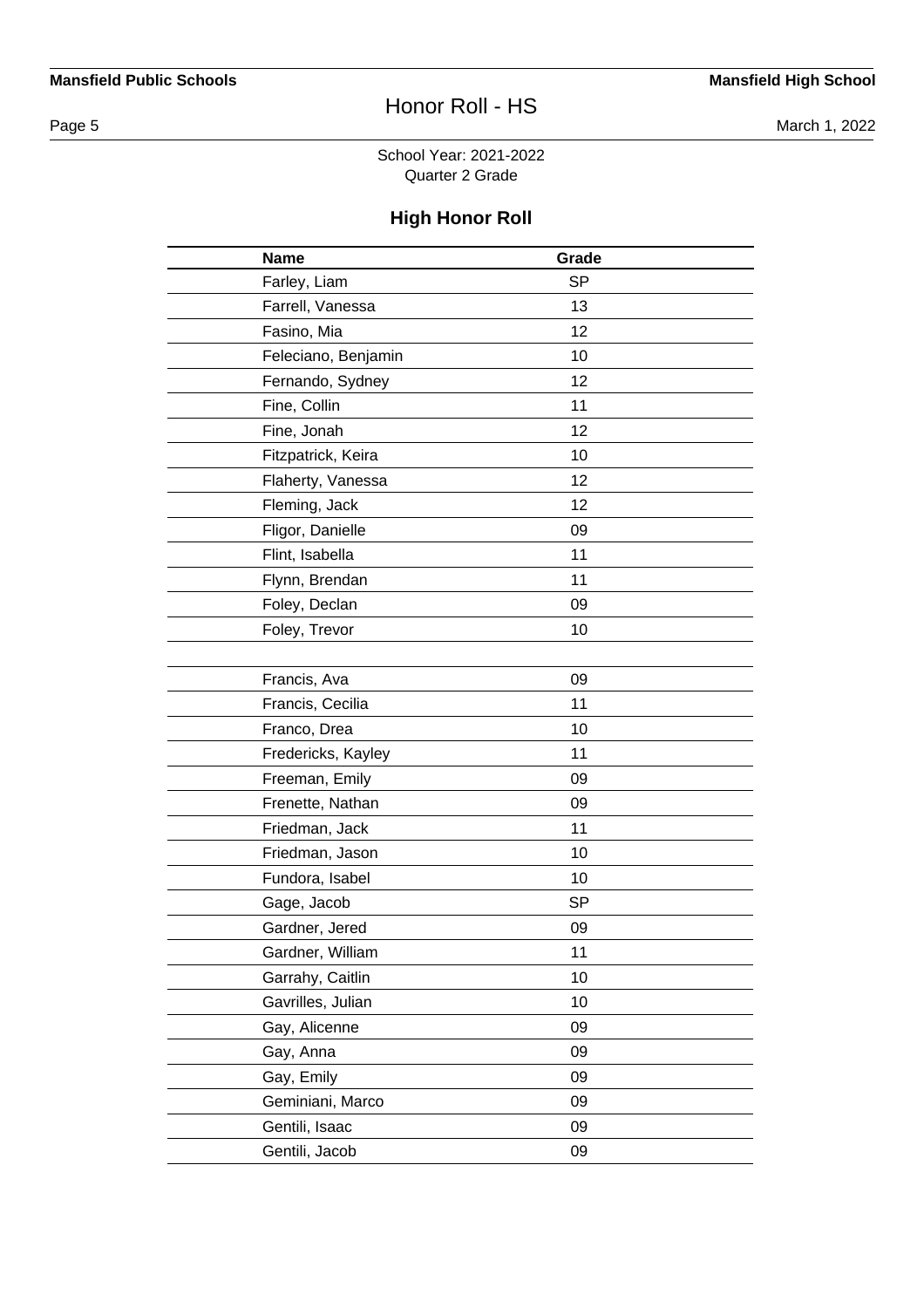Page 6 March 1, 2022

#### School Year: 2021-2022 Quarter 2 Grade

| <b>Name</b>          | Grade     |  |
|----------------------|-----------|--|
| Gerdeman, Chloe      | 09        |  |
| Gerdeman, Josie      | 12        |  |
| Gibbons, Owen        | 12        |  |
| Gibson, Jocelyn      | 10        |  |
| Gill, Colin          | 10        |  |
| Gilleran, James      | 12        |  |
| Gillogly, Ryan       | 09        |  |
| Giudicianni, Thomas  | 11        |  |
| Goldman, Jacob       | 11        |  |
| Goldman, Rachel      | 10        |  |
| Golub, Danielle      | 10        |  |
| Gomes, Isabella      | 12        |  |
| Gomez Moreno, Alheli | 09        |  |
| Gordon, Cody         | 11        |  |
| Gordon, Jenna        | 09        |  |
| Goulet, Anna         | 10        |  |
| Goulet, Cian         | 12        |  |
| Gourley, Lucas       | 12        |  |
| Gracer, Zachary      | 11        |  |
| Graf, Hannah         | 11        |  |
| Graf, Robert         | 12        |  |
| Graham, Nathanael    | 09        |  |
| Gu, Eric             | 11        |  |
| Guglielmi, Grace     | 12        |  |
| Guilfoyle, Madison   | 09        |  |
| Guirguis, Dana       | 12        |  |
| Guravage, Caroline   | 10        |  |
| Guravage, Kathryn    | 12        |  |
| Guthrie, Chloe       | 09        |  |
| Hamsagadda, Karthik  | 10        |  |
| Hanley, Jillian      | 11        |  |
| Harraden, Alisha     | 11        |  |
| Harrington, Ella     | 09        |  |
| Harrison, Kathryn    | <b>SP</b> |  |
| Hawthorne, Avery     | 11        |  |
| Heavey, Elizabeth    | 11        |  |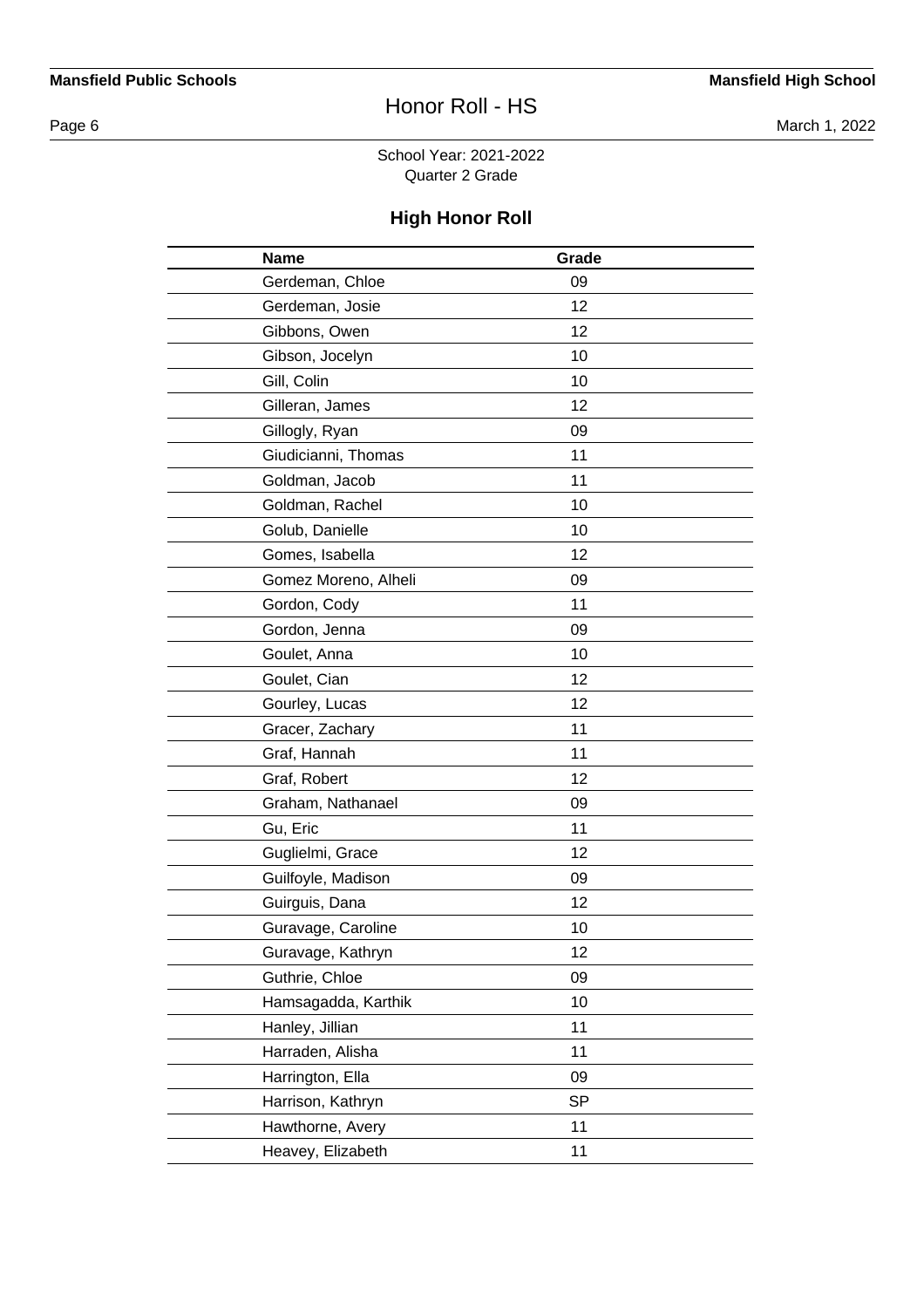Page 7 March 1, 2022

School Year: 2021-2022 Quarter 2 Grade

| <b>Name</b>           | Grade |  |
|-----------------------|-------|--|
| Hebert, Christian     | 10    |  |
| Hess III, William     | 11    |  |
| Hill, Christopher     | 11    |  |
| Hill, Kiley           | 11    |  |
| Hiltebeitel, Adele    | 11    |  |
| Hobbs, Greta          | 12    |  |
| Holly Fajardo, Judith | 09    |  |
| Holts, Eric           | 12    |  |
| Hosny, Amr            | 09    |  |
| Hourigan, Eva         | 10    |  |
| Hubbard, Sarah        | 10    |  |
| Hubler, Sandra        | 11    |  |
| Hussey, Joshua        | 10    |  |
| Hyland, Matthew       | 12    |  |
| Iglehart, Jenna       | 11    |  |
| Iovino, Matthew       | 11    |  |
| Izzuka, Chioma        | 09    |  |
| Jackman, Brandon      | 10    |  |
| Jackson, Nathan       | 09    |  |
| Jain, Dhruv           | 10    |  |
| Jakubenas, Emma       | 09    |  |
| Jakubenas, Lukas      | 12    |  |
| Jamous, Layal         | 10    |  |
| Jasinski, Sara        | 10    |  |
| Jeans, Ryan           | 10    |  |
| Johnson, Joshua       | 10    |  |
| Johnson, Kyle         | 10    |  |
| Jones, Aidan          | 11    |  |
| Joyce, Arianna        | 12    |  |
| Junagade, Atharva     | 09    |  |
| Kablik, Nathaniel     | 11    |  |
| Kane, Matthew         | 11    |  |
| Kapoor, Akshay        | 10    |  |
| Karri, Nishant        | 09    |  |
| Karuppusamy, Iniyan   | 10    |  |
| Kaufman, Shawn        | 10    |  |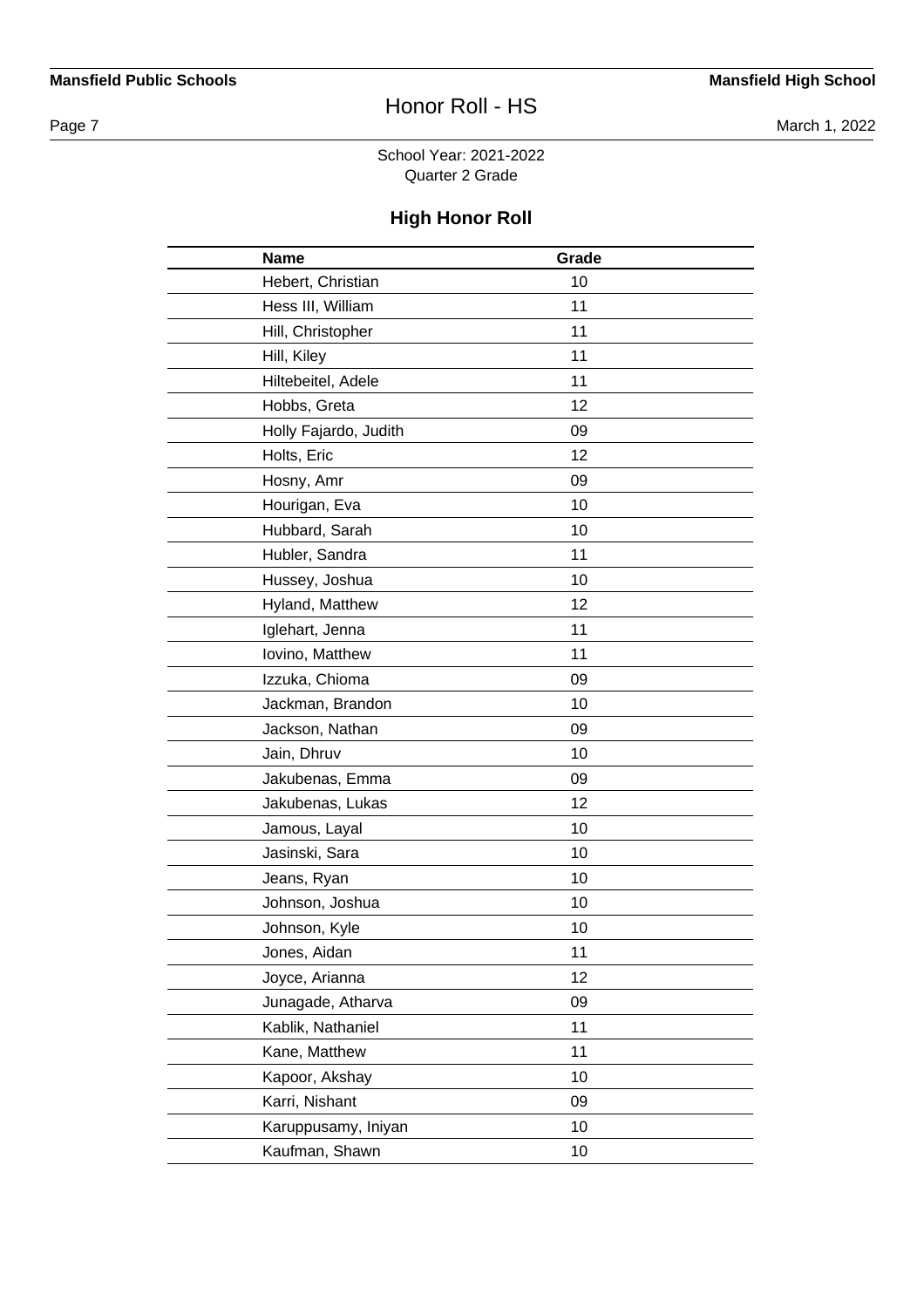Page 8 March 1, 2022

#### School Year: 2021-2022 Quarter 2 Grade

| <b>Name</b>           | Grade     |  |
|-----------------------|-----------|--|
| Kausar, Tuba          | <b>SP</b> |  |
| Keefe, Brendan        | 10        |  |
| Kefalas, Chloe        | 09        |  |
| Kefalas, Isabella     | 12        |  |
| Kelly, Julia          | 12        |  |
| Kerrigan, Charlotte   | 09        |  |
| Khodos, Albina        | 11        |  |
| Khosravani, Neema     | 09        |  |
| Kim, Grace            | 09        |  |
| Kim, Oliver           | 11        |  |
| Kinney, Stella        | 12        |  |
| Kipp, Cataline        | 12        |  |
| Kirley, William       | 11        |  |
| Knight, Lauren        | 12        |  |
| Knowles, Sophia       | 10        |  |
| Kobasa, Nicole        | 12        |  |
| Koppy, Jillian        | 10        |  |
| Kosaraju, Mahathi     | 11        |  |
| Koul, Sagar           | 12        |  |
| Koul, Sahil           | 12        |  |
| Koval, Maksym         | 11        |  |
| Kozlowski, Aleksander | 11        |  |
| Krieche, Fadila       | 11        |  |
| Lake, Caroline        | 10        |  |
| Lakota, Jacob         | 10        |  |
| Lambrecht, Benjamin   | 10        |  |
| Lane, Ryan            | 11        |  |
| Lautieri, Jennifer    | 11        |  |
| Lee, Amanda           | 12        |  |
| Leeds, lan            | 12        |  |
| Leifer, Brooke        | 12        |  |
| Lennon, Camilla       | 09        |  |
| Lewis, Morgan         | 09        |  |
| Li, James             | 12        |  |
| Li, Sirius            | 10        |  |
| Linsky, Jordon        | 10        |  |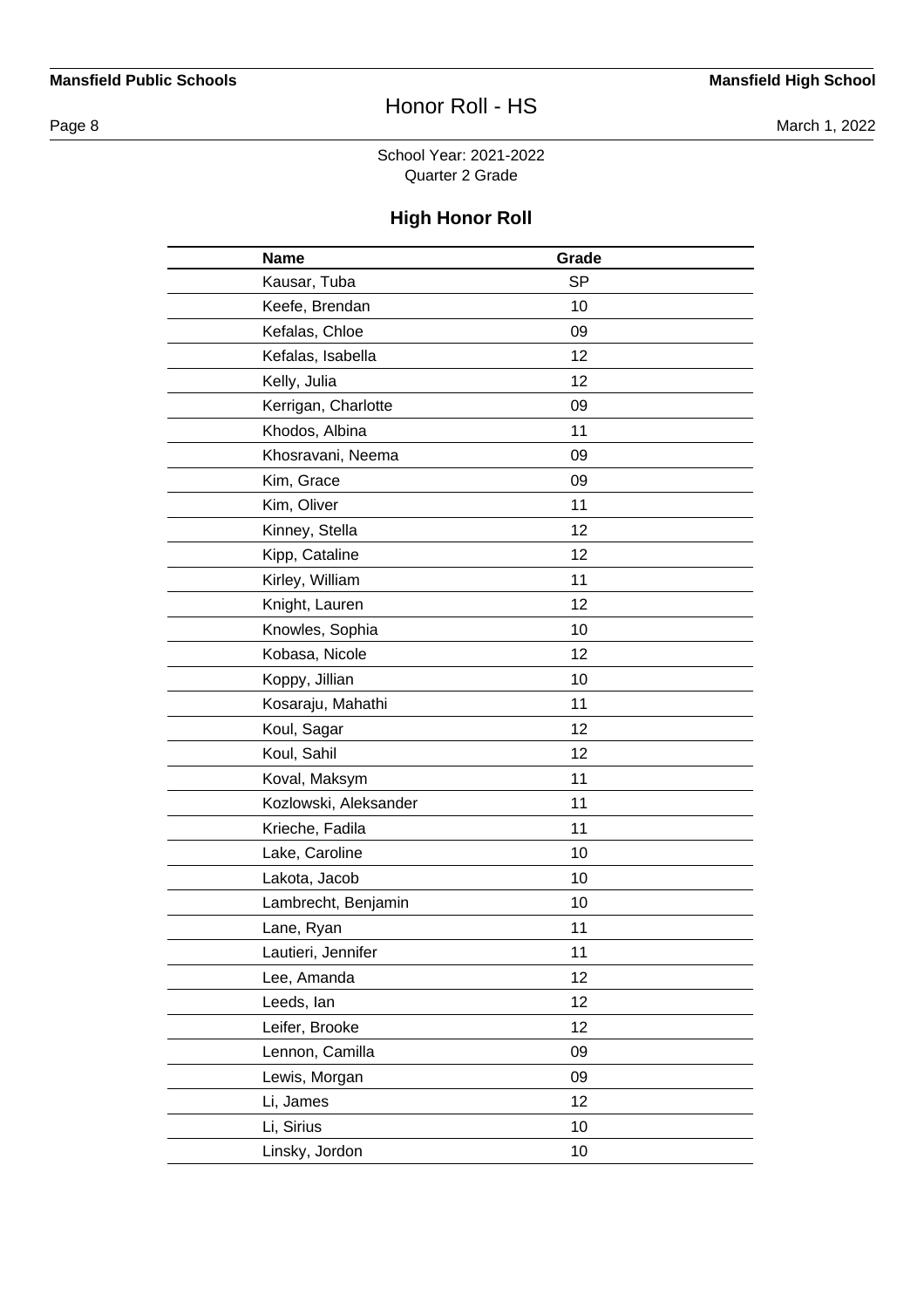Page 9 March 1, 2022

School Year: 2021-2022 Quarter 2 Grade

| <b>Name</b>        | Grade |  |
|--------------------|-------|--|
| Loftus, Melissa    | 10    |  |
| Long, Ava          | 11    |  |
| Long, Olivia       | 11    |  |
| Low, Sawyer        | 09    |  |
| Loyola, Joshua     | 11    |  |
| Luc, Natalie       | 10    |  |
| Lydon, Christina   | 12    |  |
| MacDonald, Addison | 09    |  |
| Mackiewicz, Jack   | 11    |  |
| Mackin, Clark      | 11    |  |
| MacRae, Zoe        | 10    |  |
| Madan, Emma        | 11    |  |
| Madeira, Olivia    | 10    |  |
| Maher, Rose        | 11    |  |
| Mahoney, Joshua    | 10    |  |
| Makram, Salam      | 12    |  |
| Makram, Shaddy     | 09    |  |
| Marchand, Allison  | 12    |  |
| Marchand, Sarah    | 10    |  |
| Markowski, Skylar  | 09    |  |
| Marnikovic, Kyle   | 11    |  |
| Marston, Dylan     | 12    |  |
| Martin, Katharine  | 12    |  |
| Martin, Madeline   | 09    |  |
| Martin, Samuel     | 11    |  |
| Martinez, Jamilah  | 09    |  |
| Marzella, Danielle | 09    |  |
| Maydak, Jacob      | 10    |  |
| Maziarz, Natalie   | 09    |  |
| McBride, Quinn     | 09    |  |
| McBride, Shea      | 10    |  |
| McCann, Meghan     | 09    |  |
| McCarthy, Kevin    | 12    |  |
| McCue, Olivia      | 12    |  |
| McDonald, Aidan    | 11    |  |
| McGee, Samantha    | 10    |  |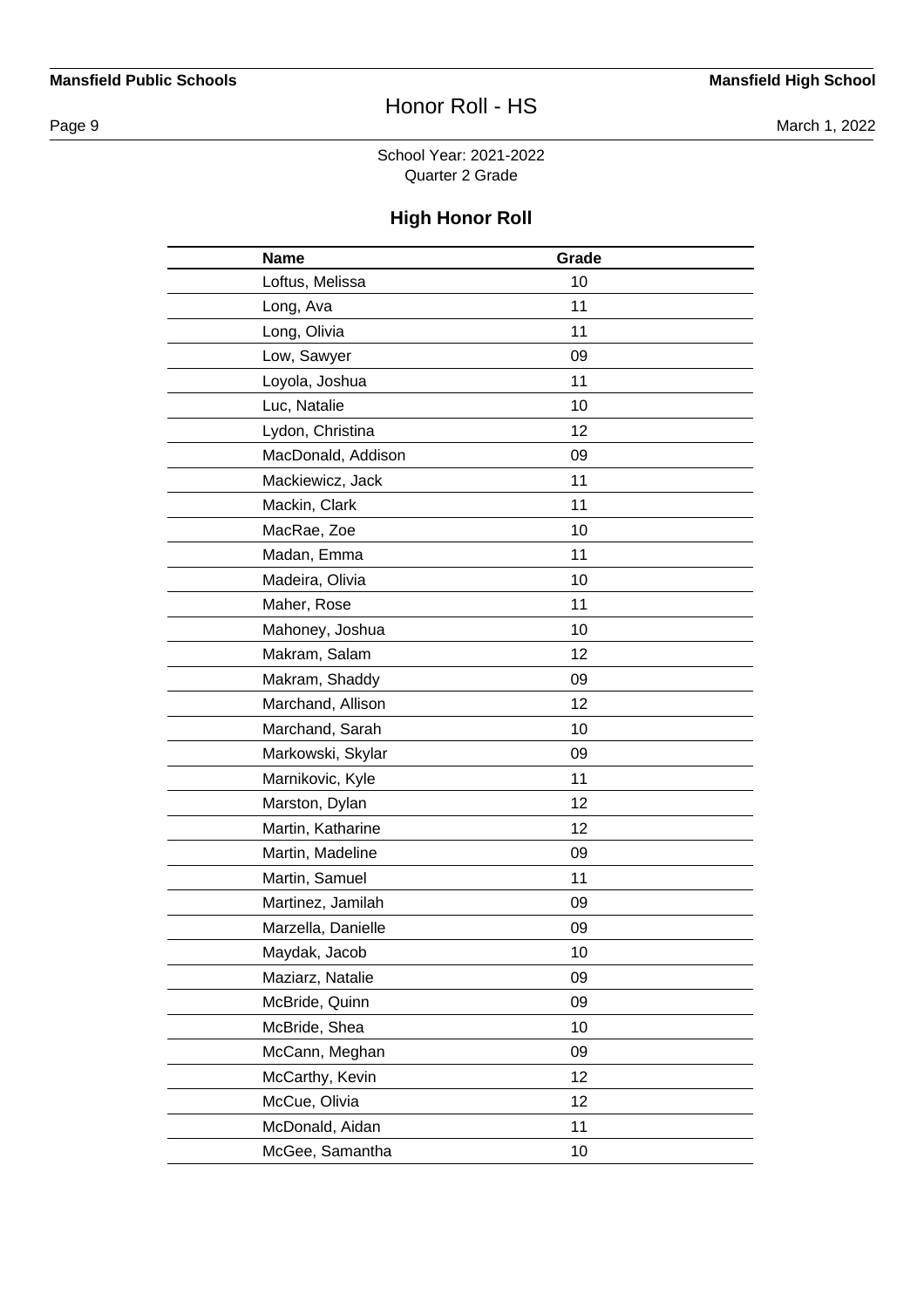Page 10 March 1, 2022

School Year: 2021-2022 Quarter 2 Grade

| <b>Name</b>               | Grade |  |
|---------------------------|-------|--|
| McGrath, Derek            | 10    |  |
| McIntyre, Joseph          | 10    |  |
| McIntyre, Rosalee         | 10    |  |
| McKenney, Delaney         | 12    |  |
| McLean, Vanessa           | 12    |  |
| Medeiros, Abigail         | 12    |  |
| Melhem, Adam              | 11    |  |
| Mintz, Daniel             | 11    |  |
| Mocklin, Joshua           | 12    |  |
| Mocklin, Matthew          | 12    |  |
| Moise, Olguensky          | 11    |  |
| Monaghan, Dylan           | 11    |  |
| Moore, Stella             | 10    |  |
| Morgan, Matthew           | 10    |  |
| Morley, Lauren            | 11    |  |
| Morley, Ryan              | 12    |  |
| Morreale, Genevieve       | 10    |  |
| Mosca, Dylan              | 12    |  |
| Moussette, Casey          | 12    |  |
| Moylan, Brian             | 12    |  |
| Moylan, Jill              | 11    |  |
| Mullert, Stephen          | 11    |  |
| Munson, Dashiell          | 12    |  |
| Murawski, James           | 10    |  |
| Murawski, Sophia          | 12    |  |
| Murphy, Audrey            | 11    |  |
| Nadworny, Andrew          | 10    |  |
| Nain, Nikhil              | 10    |  |
| Nappa, Lyla               | 09    |  |
| Nascimento, Julia Beatriz | 12    |  |
| Nason, Reese              | 10    |  |
| Nathan, Emily             | 12    |  |
| Neary, Anne               | 09    |  |
| Nelson, Grace             | 12    |  |
| Ng, Michaela              | 09    |  |
| Nicoloro, Mia             | 09    |  |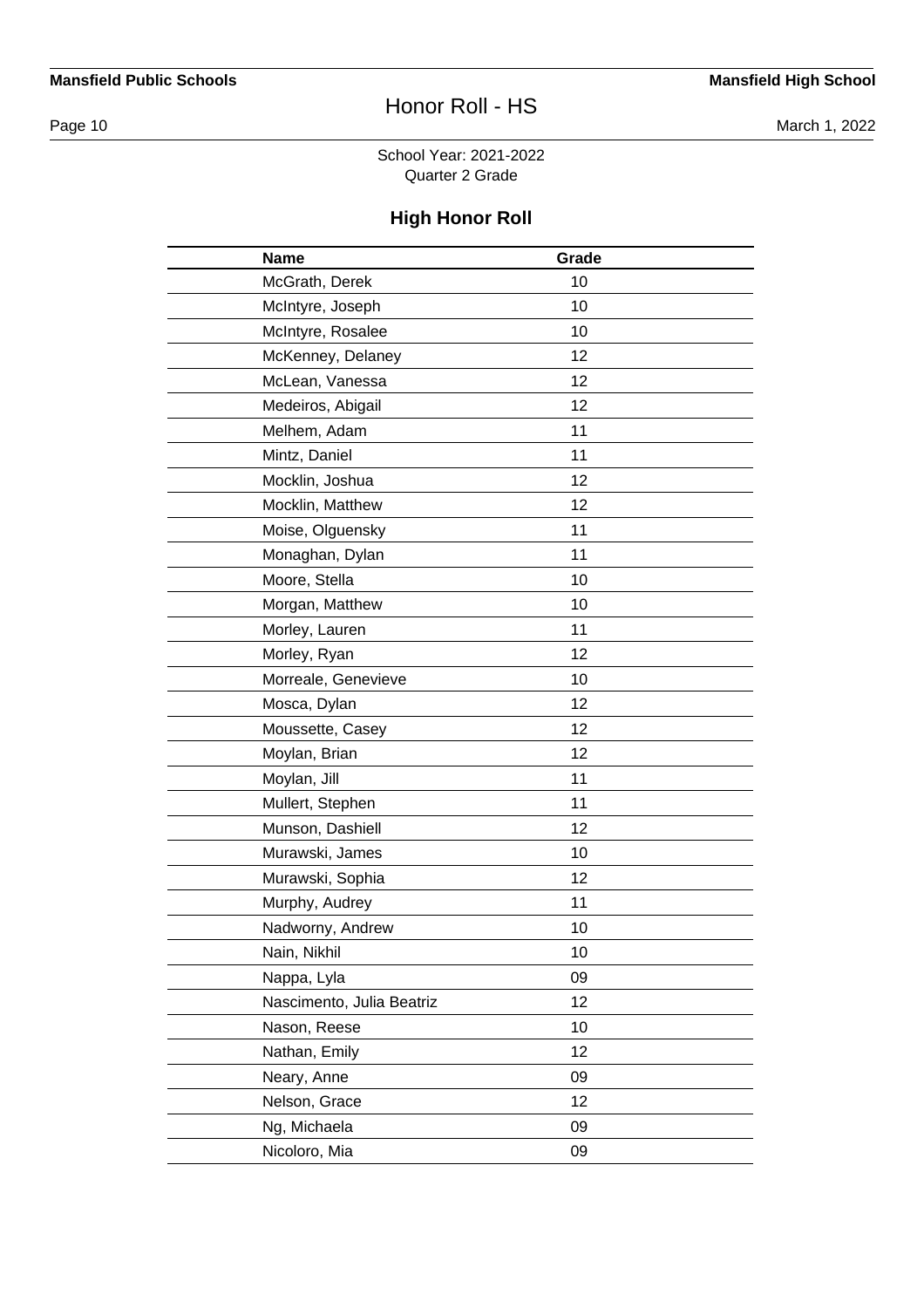Page 11 March 1, 2022

School Year: 2021-2022 Quarter 2 Grade

| <b>Name</b>             | Grade |  |
|-------------------------|-------|--|
| Nieratko, Cody          | 10    |  |
| Niosi, Lily             | 09    |  |
| Noonan, John            | 09    |  |
| Noonan, Madison         | 09    |  |
| Oakley, Kyle            | 12    |  |
| O'Connor, Hayden        | 09    |  |
| O'Keefe, Alexis         | 10    |  |
| O'Keefe, Elena          | 10    |  |
| O'Leary, Angela         | 12    |  |
| Omar, Sapi              | 09    |  |
| O'Neill, Samantha       | 09    |  |
| Oppenheim, Sara         | 10    |  |
| Ossman, Abdulaziz       | 11    |  |
| O'Toole, Christopher    | 12    |  |
| Palinski, Connor        | 11    |  |
| Palinski, Taylor        | 09    |  |
| Papoulidis, Leonidas    | 11    |  |
| Parker, Ashley          | 12    |  |
| Patole, Niharika        | 10    |  |
| Peavey, Haiden          | 11    |  |
| Pendyala, Rishi         | 09    |  |
| Penney, Brooke          | 11    |  |
| Phanse, Rishita         | 09    |  |
| Piacente, Isabella      | 12    |  |
| Piccirilli, Giulia      | 11    |  |
| Pierce, Emersen         | 11    |  |
| Pike, Alexa             | 11    |  |
| Pike, Julia             | 12    |  |
| Pithani, Vishnu Keertan | 09    |  |
| Ponnaganti, Sasanka     | 12    |  |
| Popat, Hallie           | 11    |  |
| Portadin, Stella        | 10    |  |
| Posner, Marissa         | 09    |  |
| Powers, Madison         | 10    |  |
| Prabhakar, Tia          | 12    |  |
| Pressey, Jaylan         | 10    |  |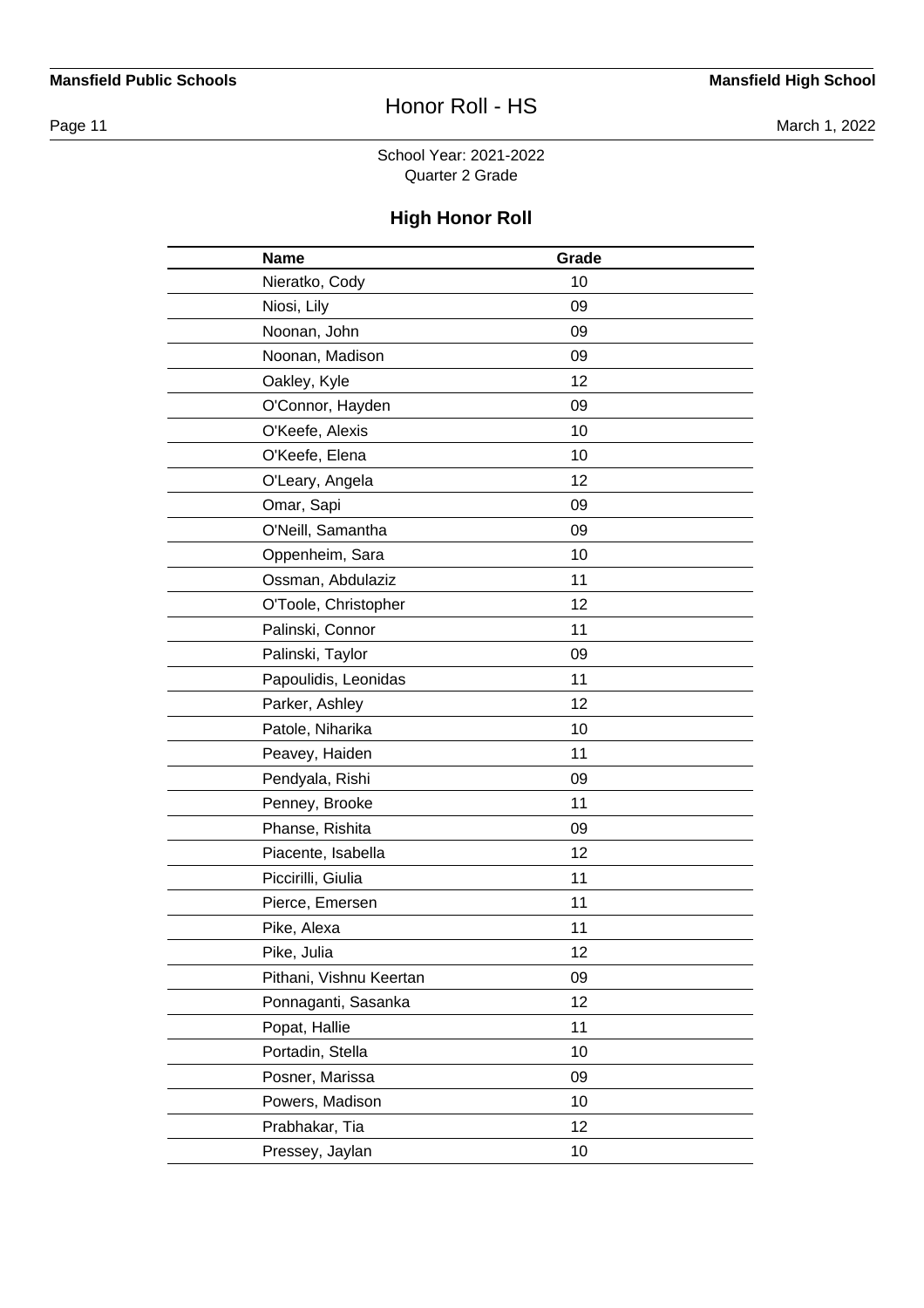Page 12 March 1, 2022

School Year: 2021-2022 Quarter 2 Grade

| <b>Name</b>              | Grade |  |
|--------------------------|-------|--|
| Quersher, Colby          | 09    |  |
| Quinn, Avery             | 10    |  |
| Quinn, Kyle              | 09    |  |
| Rabinovich, Emma         | 09    |  |
| Radchouk, Alexander      | 09    |  |
| Radley, Erin             | 10    |  |
| Rajasinghe, Minuja       | 11    |  |
| Ramachandrula, Samhita   | 09    |  |
| Ramesh, Vishal           | 10    |  |
| Rao, Miheer              | 11    |  |
| Rashleigh Torres, Samuel | 12    |  |
| Rawlings, Evan           | 11    |  |
| Ray, Devnita             | 10    |  |
| Redding, Emma            | 10    |  |
| Reddish, Alanna          | 10    |  |
| Reynolds, Brianna        | 12    |  |
| Reynolds, Kay            | 12    |  |
| Rice, Cassidy            | 11    |  |
| Richard, Olivia          | 09    |  |
| Rieth, Samuel            | 10    |  |
| Rieth, William           | 12    |  |
| Riley, Curtis            | 09    |  |
| Rivera, Gabriel          | 10    |  |
| Rizvi, Ameera            | 12    |  |
| Rizvi, Sheema            | 10    |  |
| Roberts, Chelsea         | 10    |  |
| Roberts, Elsie           | 10    |  |
| Robinson, Vivian         | 09    |  |
| Robyn, Calysta           | 12    |  |
| Rodrigues, Myalise       | 10    |  |
| Romero Ramos, Elisa      | 11    |  |
| Rooney, Jake             | 10    |  |
| Rooney, Lillian          | 12    |  |
| Roth, Zoey               | 10    |  |
| Roulleau, Amelie         | 10    |  |
| Rowe, Daniel             | 12    |  |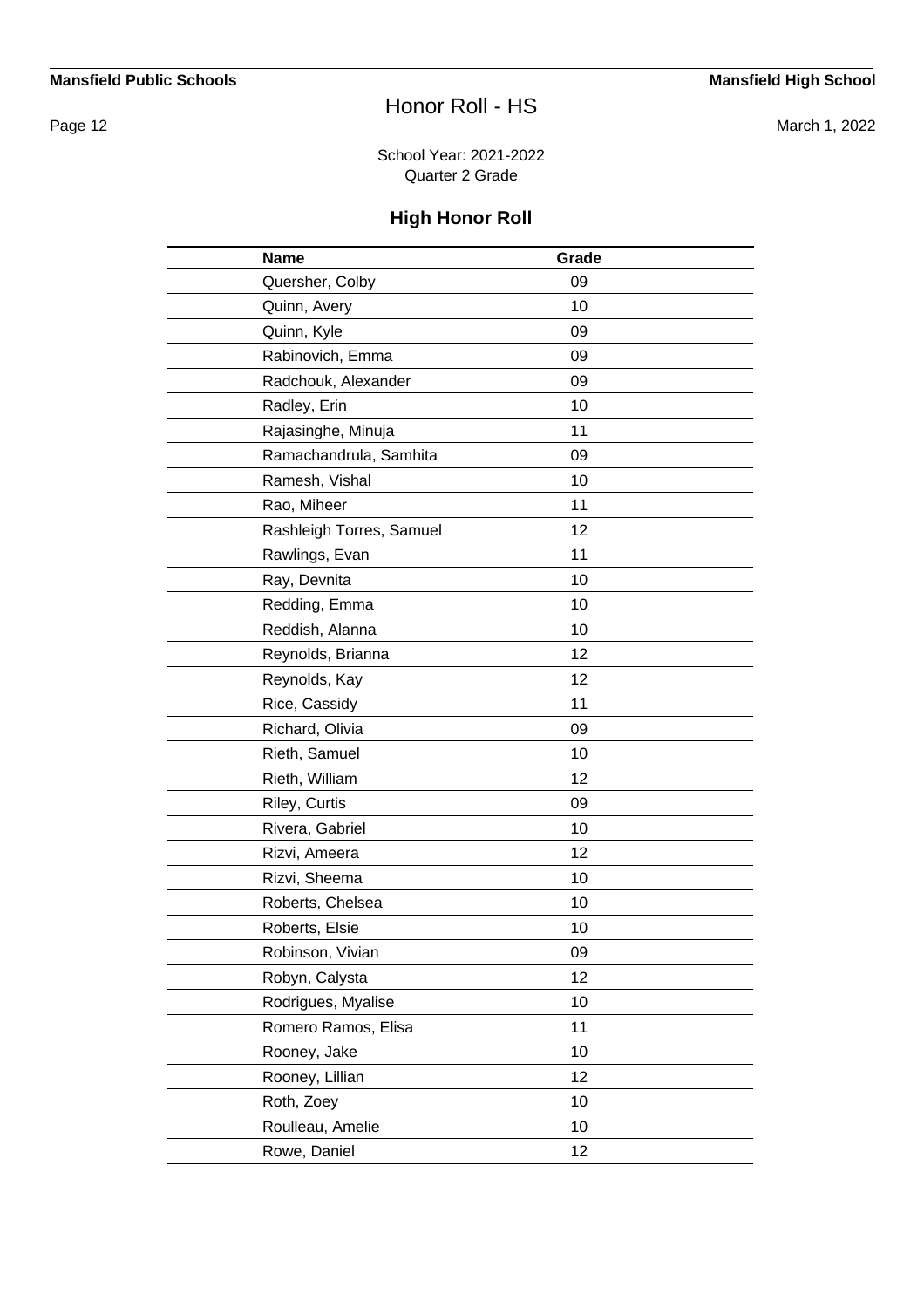Page 13 March 1, 2022

School Year: 2021-2022 Quarter 2 Grade

| <b>Name</b>            | Grade |  |
|------------------------|-------|--|
| Rozelle, Peter         | 11    |  |
| Ruse, Thomas           | 12    |  |
| Ruse, William          | 10    |  |
| Ryu, Yuna              | 11    |  |
| Saba, Joselyn          | 11    |  |
| Sabella, Marissa       | 10    |  |
| Sacchetti, Anthony     | 12    |  |
| Sacchetti, Isabella    | 10    |  |
| Sacco, Drew            | 11    |  |
| Sadiq, Fareeha         | 10    |  |
| Sahu, Anwesa           | 12    |  |
| Sakhalkar, Yuv         | 10    |  |
| Sameer, Adwaitha       | 12    |  |
| Sanchez, Noah          | 11    |  |
| Sanders, Davon         | 10    |  |
| Sandhu, Diwakar        | 12    |  |
| Santos, Kara           | 10    |  |
| Santos, Nicole         | 12    |  |
| Sapovits, Madeline     | 10    |  |
| Saravanan, Pranaav     | 12    |  |
| Sarianides, Panagiotis | 09    |  |
| Scarpellini, Julia     | 10    |  |
| Scarpellini, Rocco     | 11    |  |
| Schwarz, Amanda        | 11    |  |
| Scibilia, Alexandra    | 11    |  |
| Scire, Stella          | 12    |  |
| Scott, Abigail         | 10    |  |
| Sears, Bethany         | 12    |  |
| Semple, Thomas         | 10    |  |
| Senthilkumar, Harini   | 09    |  |
| Sevastos, Maria        | 12    |  |
| Shannon, Abigail       | 12    |  |
| Sharma, Madhav         | 09    |  |
| Shea, Meghan           | 12    |  |
| Sherrill, Kaitlyn      | 09    |  |
| Shield, Lauren         | 12    |  |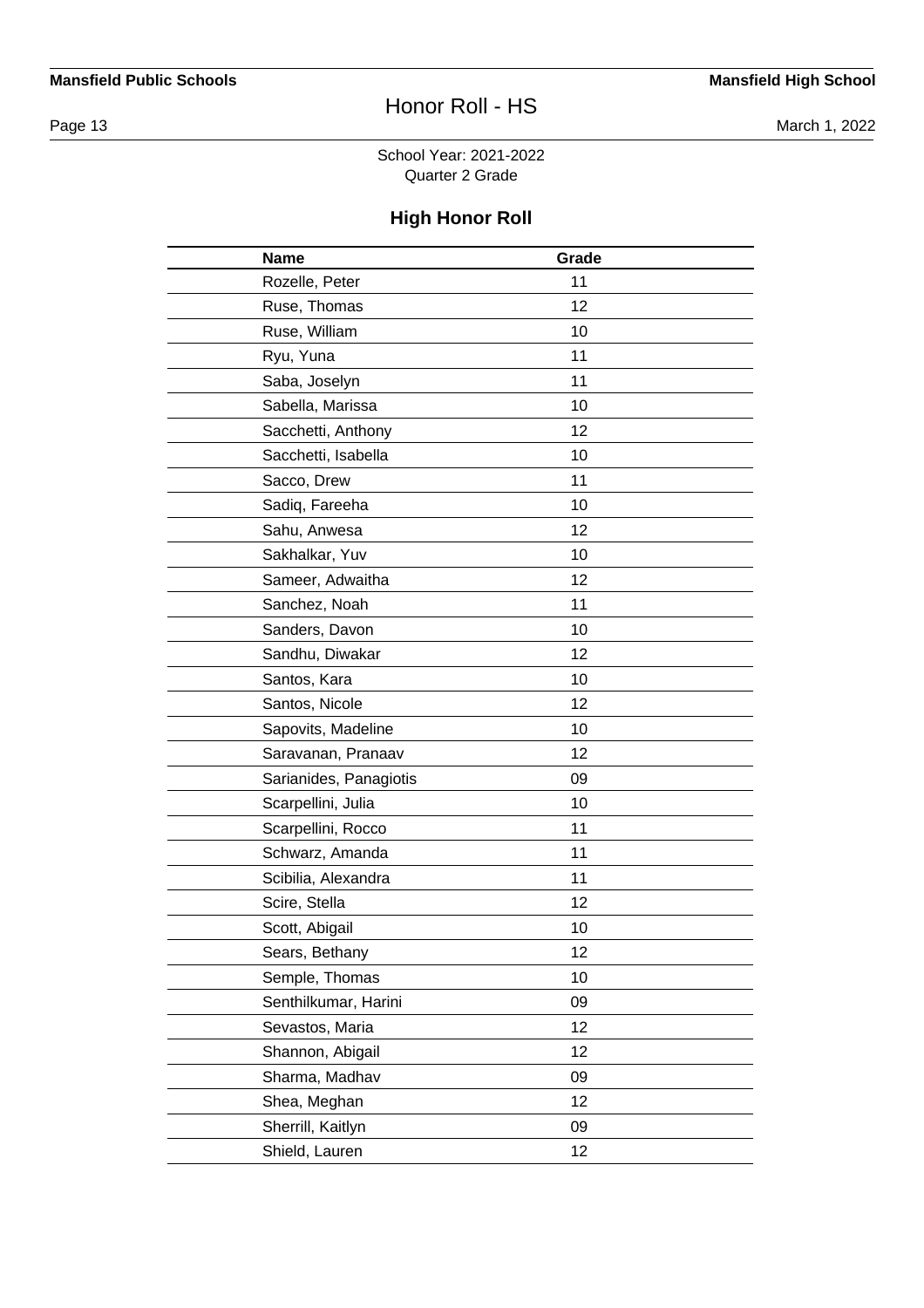Page 14 March 1, 2022

School Year: 2021-2022 Quarter 2 Grade

| <b>Name</b>         | Grade |  |
|---------------------|-------|--|
| Sigman, Riley       | 09    |  |
| Silva, Kylee        | 11    |  |
| Simonelli, Carmella | 11    |  |
| Simonelli, Enzo     | 09    |  |
| Sitler, Owen        | 09    |  |
| Slaney, Andrew      | 12    |  |
| Slaney, Reilley     | 10    |  |
| Smith, Catarina     | 09    |  |
| Smith, Francesca    | 10    |  |
| Smith, Matthew      | 11    |  |
| Smith, Ryan         | 10    |  |
| Sonti, Sanjitha     | 12    |  |
| Souza, Ella         | 10    |  |
| Spada, Robyn        | 11    |  |
| Spagna, Franchesca  | 09    |  |
| Spellman, Emma      | 12    |  |
| Spivak, Dante       | 10    |  |
| Spivak, Jaxon       | 11    |  |
| Stasium, Emma       | 11    |  |
| Steele, Aiden       | 11    |  |
| Stevens, Collin     | 12    |  |
| Sullivan, Drew      | 10    |  |
| Sullivan, Grady     | 11    |  |
| Sullivan, Matthew   | 09    |  |
| Suraj, Parvathy     | 10    |  |
| Syed, Ermina        | 10    |  |
| Tallam, Pratham     | 12    |  |
| Tang, Hunter        | 12    |  |
| Tatusko, Leo        | 09    |  |
| Tavares, Jordan     | 12    |  |
| Taylor, Samuel      | 10    |  |
| Teebagy, Lauren     | 12    |  |
| Tekumalla, Pranav   | 12    |  |
| Ten Eyck, Cooper    | 09    |  |
| Ten Eyck, Sydney    | 12    |  |
| Tillman, Isaiah     | 10    |  |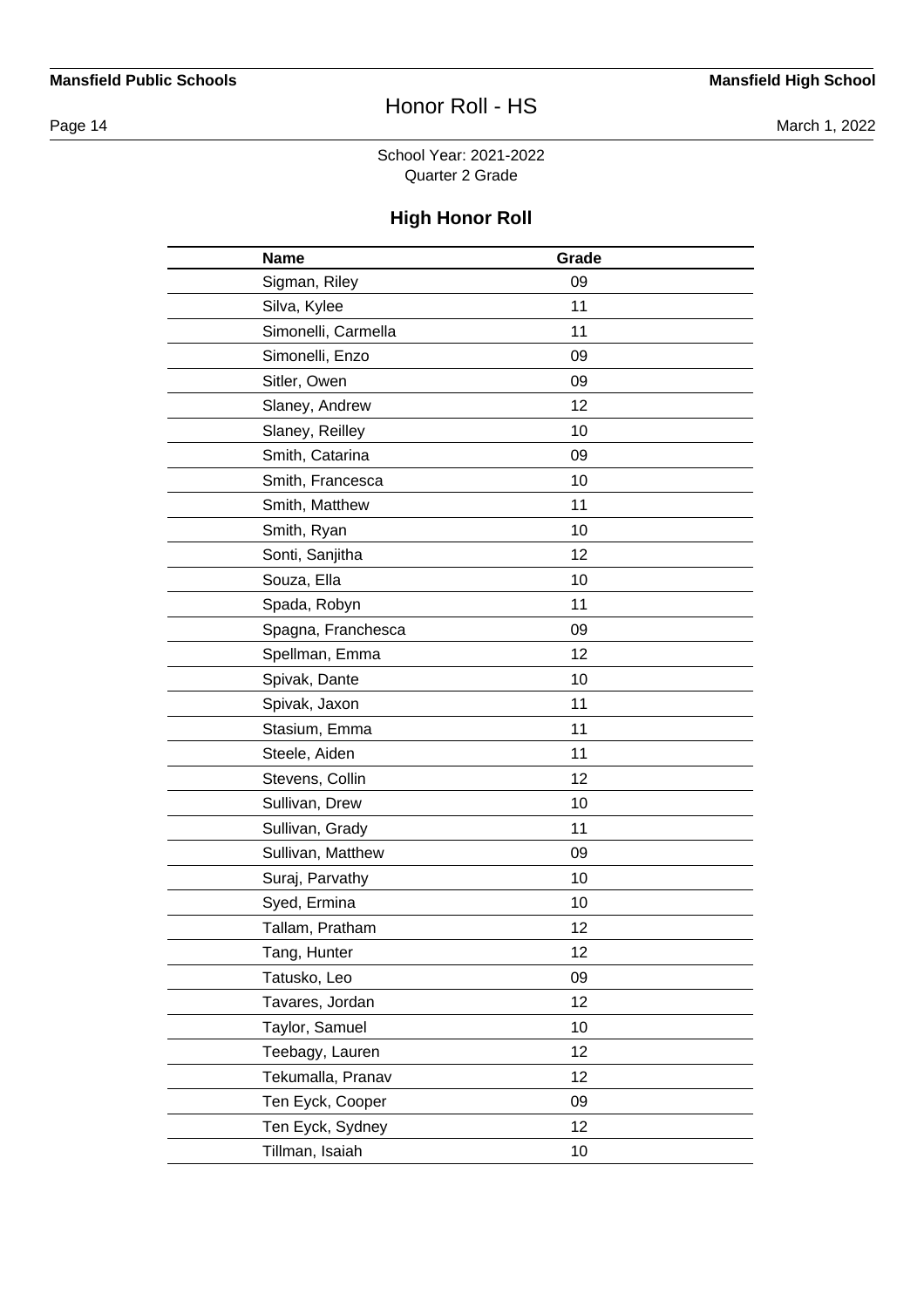Page 15 March 1, 2022

School Year: 2021-2022 Quarter 2 Grade

| <b>Name</b>          | Grade |  |
|----------------------|-------|--|
| Torres, Janessa      | 11    |  |
| Tortora, Nicholas    | 09    |  |
| Tortora, Sydney      | 12    |  |
| Trainor, Elliot      | 10    |  |
| Troilo, Timothy      | 11    |  |
| Trout, Reagan        | 10    |  |
| Urban, Drew          | 10    |  |
| Vandermark, Jacob    | 11    |  |
| Varricchione, Lola   | 10    |  |
| Veiking, James       | 11    |  |
| Verheggen, Lilly     | 11    |  |
| Vokey, Brendan       | 09    |  |
| Vovcsko, Steven      | 12    |  |
| Wagner, Caitlyn      | 10    |  |
| Waldron, Riley       | 12    |  |
| Wall, Kelsey         | 12    |  |
| Walsh, Bridget       | 11    |  |
| Wang, Grace          | 11    |  |
| Ward, Priscilla      | 10    |  |
| Weiner, Jacob        | 10    |  |
| Weiner, Joshua       | 09    |  |
| Welch, Dillon        | 12    |  |
|                      |       |  |
| Wendland, Ottone     | 09    |  |
| Whitehead, Eyaniece  | 09    |  |
| Windvogel, Hayley    | 11    |  |
| Wirzburger, Matthew  | 09    |  |
| Wojick, Montana      | 12    |  |
| Wojick, Sierra       | 09    |  |
| Wybieracki, Abigail  | 10    |  |
| Yarlas, Allison      | 10    |  |
| Zachary, Amelia-Rose | 11    |  |
| Zimmerman, Emma      | 09    |  |
| Zive, Gabriella      | 12    |  |
| Znoj, Andrew         | 09    |  |
| Znoj, Tyler          | 09    |  |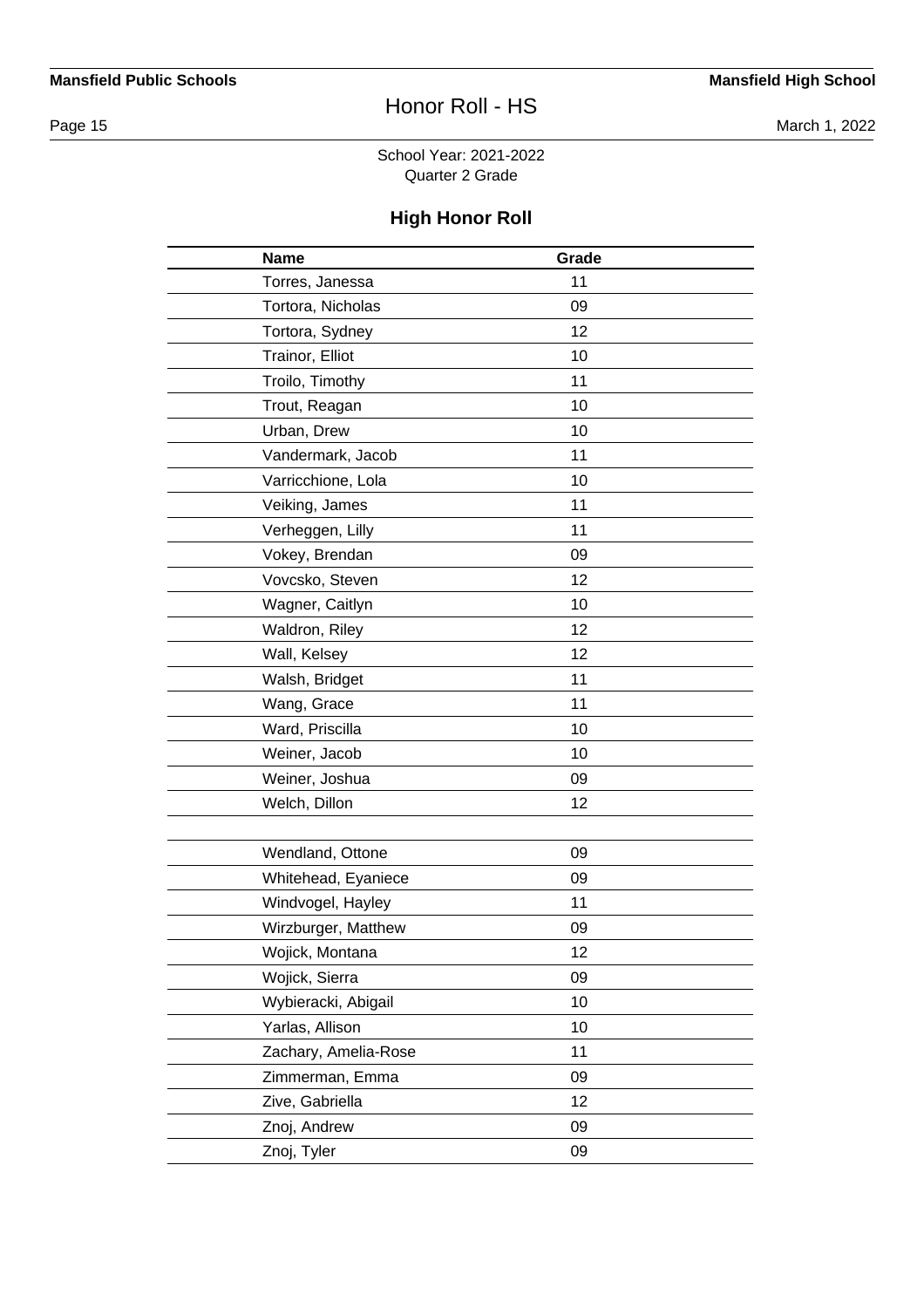#### **Mansfield Public Schools Mansfield High School**

# Honor Roll - HS

Page 16 March 1, 2022

School Year: 2021-2022 Quarter 2 Grade

# **High Honor Roll**

**Name Grade** 

Total High Honor Roll: 540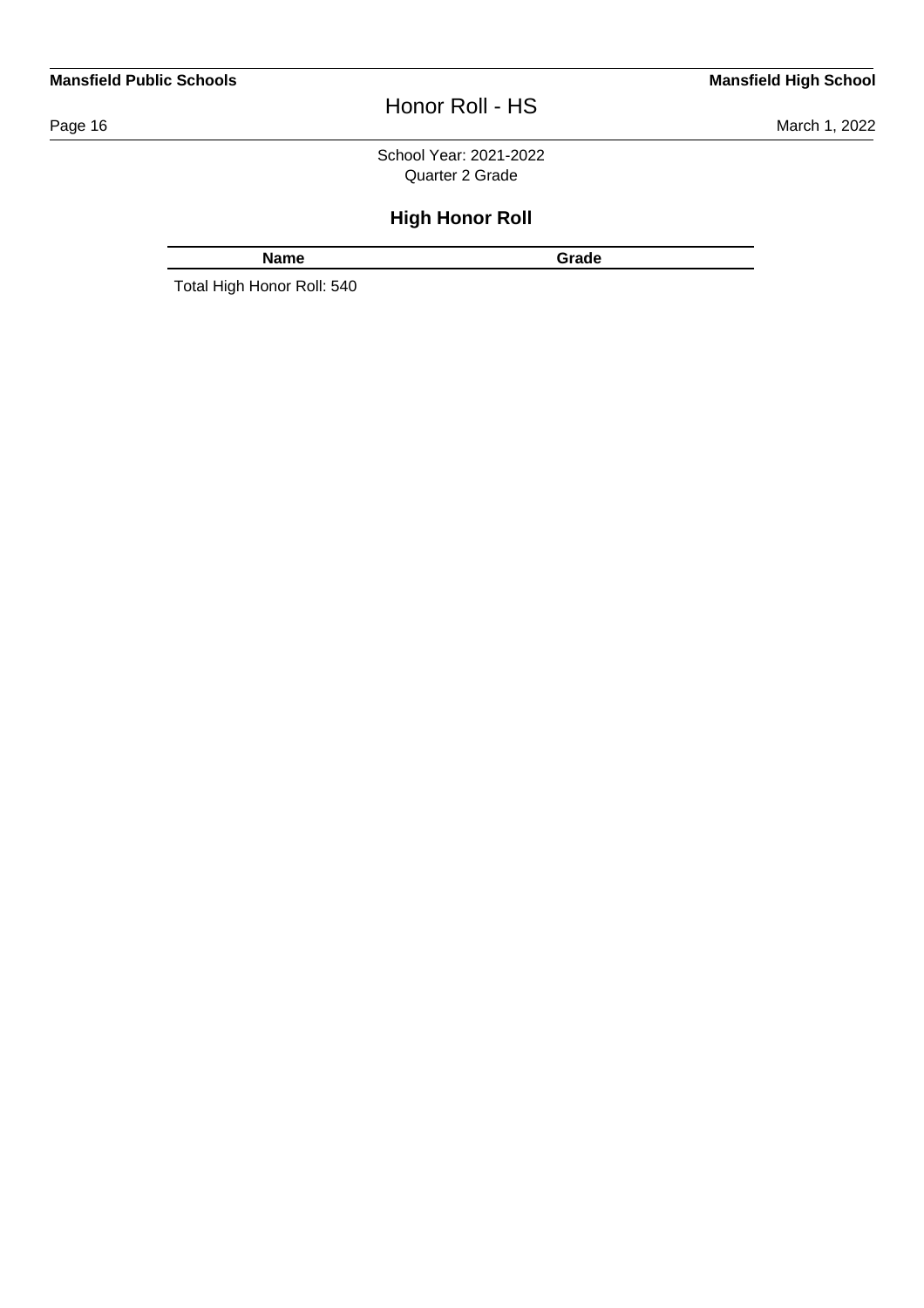Page 17 March 1, 2022

#### School Year: 2021-2022 Quarter 2 Grade

| <b>Name</b>              | Grade |  |
|--------------------------|-------|--|
| Abou Allaban, Yaman      | 12    |  |
| Agbasi, Ariella          | 09    |  |
| Alouani, Elias           | 09    |  |
| Aubin, October           | 09    |  |
| Avitabile, Joseph        | 11    |  |
| Avitabile, Rebecca       | 09    |  |
| Bailey, Cameron          | 10    |  |
| Batis, Sarah             | 11    |  |
| Beegle, Rachel           | 11    |  |
| Bhosale Patil, Janvi     | 10    |  |
| Bien-Aime, Gabriella     | 12    |  |
| Bois, Gabrielle          | 09    |  |
| Boppana, Akshara         | 09    |  |
| Bordieri, Nolan          | 10    |  |
| Botting-Johnson, Madison | 12    |  |
| Brown, Ella              | 11    |  |
| Bryant, Evan             | 11    |  |
| Buchanan, Jay            | 12    |  |
| Buckley, Nora            | 12    |  |
| Burgess, Matthew         | 09    |  |
| Burgess, Natalie         | 11    |  |
| Burnham, Andrew          | 10    |  |
| Butler, Brian            | 10    |  |
| Butler, Dillon           | 09    |  |
| Cadet, Nathan            | 09    |  |
| Cardosa, Harrison        | 12    |  |
| Cardosa, Nicholas        | 10    |  |
| Carey, Nathaniel         | 11    |  |
| Caridi, Michael          | 12    |  |
| Cavanaugh, Bryan         | 10    |  |
| Chabot, Savannah         | 10    |  |
| Checkoway, Daniel        | 11    |  |
| Chute, Maelyn            | 11    |  |
| Cinelli, Eric            | 09    |  |
| Clang, Olivia            | 10    |  |
| Clarke, Nolan            | 11    |  |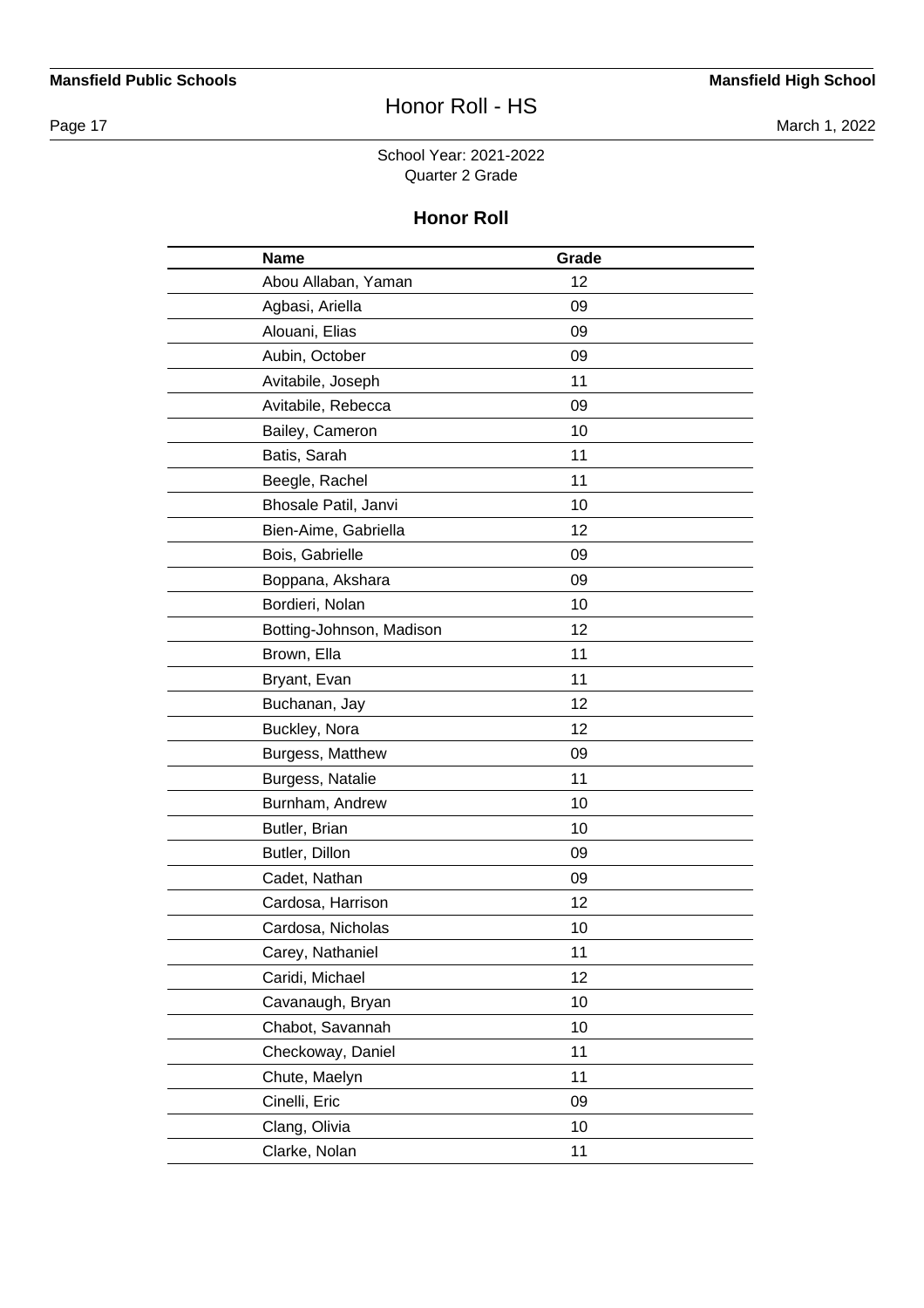Page 18 March 1, 2022

#### School Year: 2021-2022 Quarter 2 Grade

| <b>Name</b>                 | Grade |  |
|-----------------------------|-------|--|
| Clary, John                 | 11    |  |
| Clive, Meg                  | 11    |  |
| Coady, Benjamin             | 11    |  |
| Cohen, Emma                 | 10    |  |
| Coleman, Aidan              | 10    |  |
| Connelly, Samson            | 11    |  |
| Connors, Amy                | 09    |  |
| Copp, Charlotte             | 12    |  |
| Creedon, Michael            | 11    |  |
| Creedon, Nathan             | 09    |  |
| Cross, Hilary               | 12    |  |
| Curran, Olivia              | 11    |  |
| Dalton, Caroline            | 09    |  |
| Danehy, Lilian              | 11    |  |
|                             |       |  |
| De La Fuente Martinez, Jose | 11    |  |
| Decelles, Jack              | 12    |  |
| DeGirolamo Jr, Mark         | 12    |  |
| DeGirolamo, James           | 10    |  |
| Devlin, Aidan               | 12    |  |
| DiSangro, Jared             | 12    |  |
| Doherty, Cierra             | 12    |  |
| Doherty, William            | 09    |  |
| Donovan, Jordan             | 11    |  |
| Driscoll, Meghan            | 11    |  |
| Dudley-Shipman, Rachel      | 11    |  |
| Duff, Alexi                 | 10    |  |
| Dunn, Samuel                | 09    |  |
| Dunworth, Sean              | 09    |  |
| Ellender, Brayden           | 10    |  |
| Emard, Avery                | 11    |  |
| Farley, Max                 | 12    |  |
| Fennessy, Aidan             | 12    |  |
| Fennessy, Alexander         | 12    |  |
| Ferrara, Maya               | 11    |  |
| Fichera, James              | 12    |  |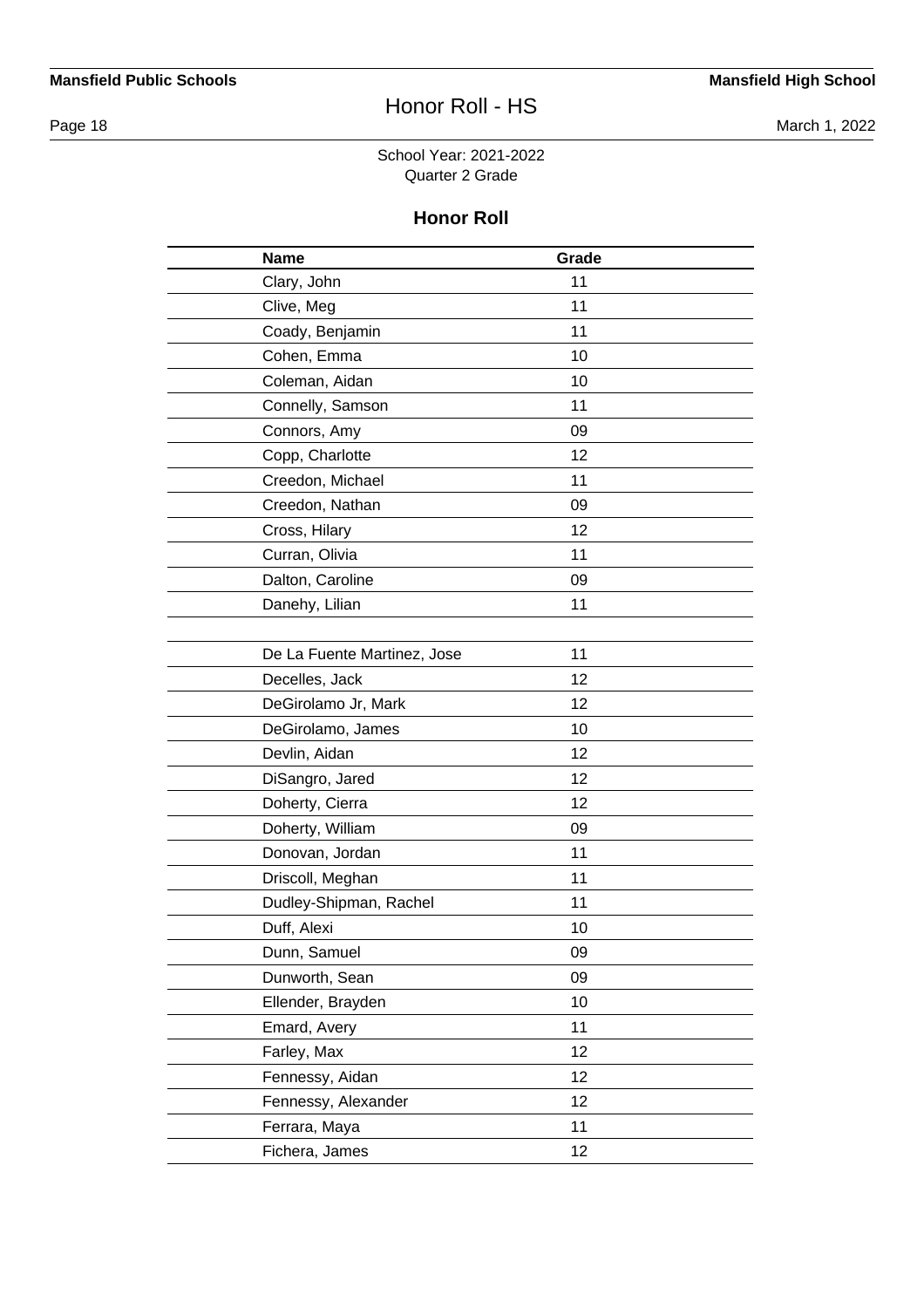Page 19 March 1, 2022

#### School Year: 2021-2022 Quarter 2 Grade

| <b>Name</b>           | Grade |  |
|-----------------------|-------|--|
| Fleming, Logan        | 11    |  |
| Fox, Morgan           | 11    |  |
| Fraone, Jared         | 12    |  |
| Fraone, Kaleigh       | 10    |  |
| Freeman, Megan        | 09    |  |
| Fullerton, Mary       | 11    |  |
| Galante, Meghan       | 09    |  |
| Garlinger, Loralei    | 11    |  |
| Garlinger, Zachary    | 09    |  |
| Garufi, Gianna        | 10    |  |
| Gaudreau, Tiegan-Rose | 10    |  |
| Geertgens, Sean       | 10    |  |
| Geminiani, Gabriella  | 12    |  |
| Genovese, Dominic     | 10    |  |
| Gentili, Benjamin     | 11    |  |
| Gleavy, Aidan         | 10    |  |
| Glosson, William      | 10    |  |
| Godoy Silva, Marcella | 10    |  |
| Grella, Benjamin      | 10    |  |
| Grella, Sophia        | 12    |  |
| Guirguis, Carla       | 12    |  |
| Gundler, Emily        | 12    |  |
| Guzman, Ahlexxa       | 12    |  |
| Hachem, Ahmed         | 09    |  |
| Haley, Patrick        | 09    |  |
| Hanley, Bridget       | 11    |  |
| Harkness, Lindsey     | 12    |  |
| Harnden, Olivia       | 11    |  |
| Harraden, Courtney    | 11    |  |
| Harris, Dexter        | 11    |  |
| Harvie, Ava           | 10    |  |
| Haught, James         | 12    |  |
| Heaton, Abigail       | 11    |  |
| Hendrickson, Andrew   | 10    |  |
| Hendrickson, Haley    | 12    |  |
| Henrique, Dakota      | 12    |  |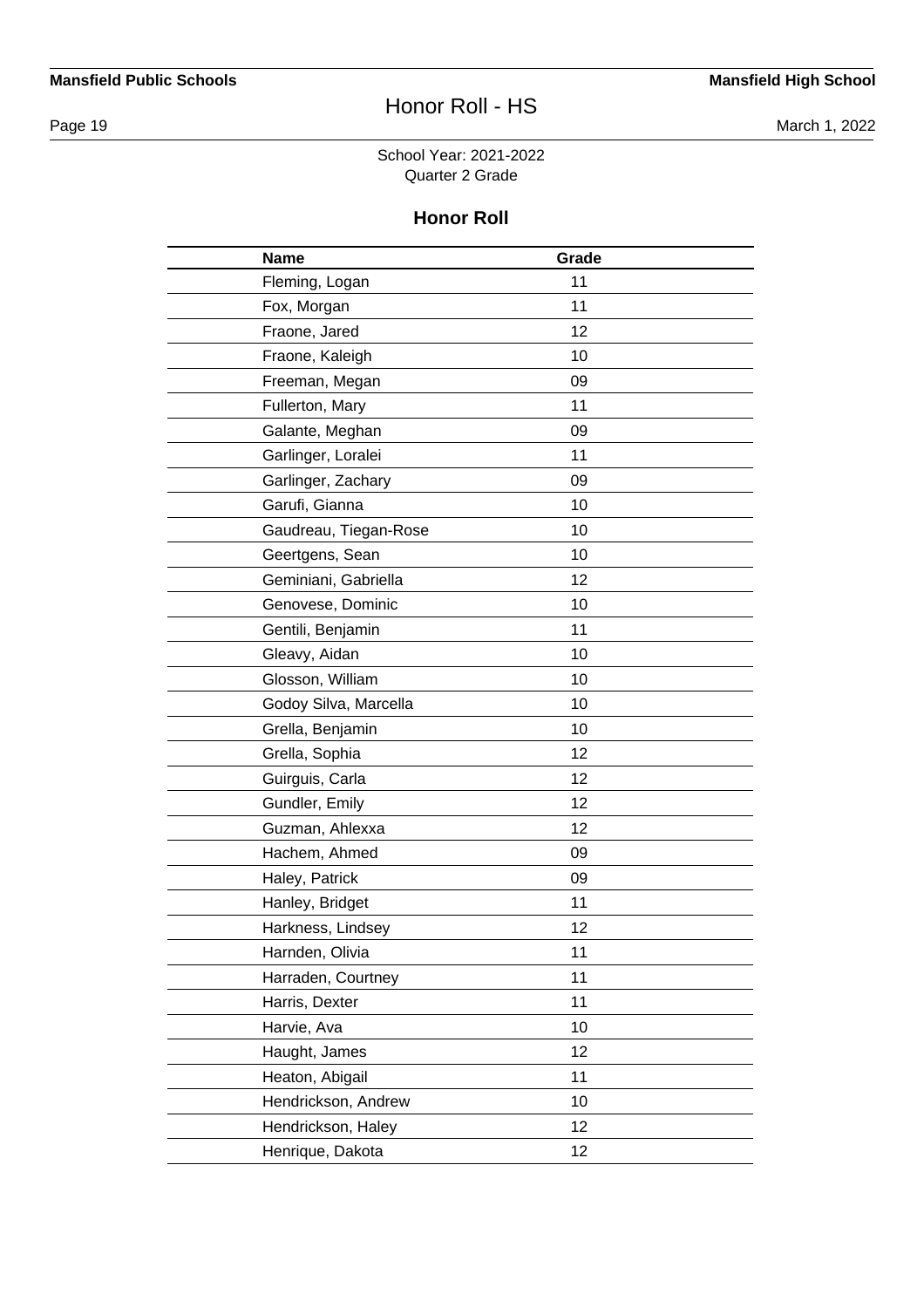Page 20 March 1, 2022

#### School Year: 2021-2022 Quarter 2 Grade

| <b>Name</b>          | Grade |  |
|----------------------|-------|--|
| Heroux, Rebecca      | 12    |  |
| Higgins, Brian       | 12    |  |
| Higgins, Sean        | 10    |  |
| Holmes, Zander       | 12    |  |
| Homsi, Olivia        | 11    |  |
| James, Dante         | 11    |  |
| Jean, Abigail        | 11    |  |
| Johnson, Colton      | 11    |  |
| Johnson, Jaelyn      | 10    |  |
| Johnson, Talon       | 10    |  |
| Jones, Jill          | 11    |  |
| Karsay, Ava          | 10    |  |
| Katz, Andrew         | 12    |  |
| Kennedy, James       | 11    |  |
| Khan, Hisham         | 11    |  |
| King, Elyse          | 12    |  |
| Kirley, Ashley       | 10    |  |
| Klain, Alexander     | 10    |  |
| Klimas, Anthony      | 12    |  |
| Klimas, Elizabeth    | 10    |  |
| Knowles, Ewan        | 09    |  |
| Kratt, Karli         | 11    |  |
| Krieche, Aisha       | 12    |  |
| Kucharski, Molly     | 10    |  |
| Kukulka, Amelia      | 11    |  |
| Kulik, Angelica      | 09    |  |
| Lancaster, Bailey    | 10    |  |
| Landy Jr, Michael    | 11    |  |
| Lasbury-Casey, Jack  | 12    |  |
| LeBlanc, Lucas       | 09    |  |
| Lee, Danielle        | 09    |  |
| Lee, Samuel          | 10    |  |
| Leonard, Christopher | 12    |  |
| Lim, Justin          | 10    |  |
| Linsky, Jasmine      | 11    |  |
| Long, Audrey         | 09    |  |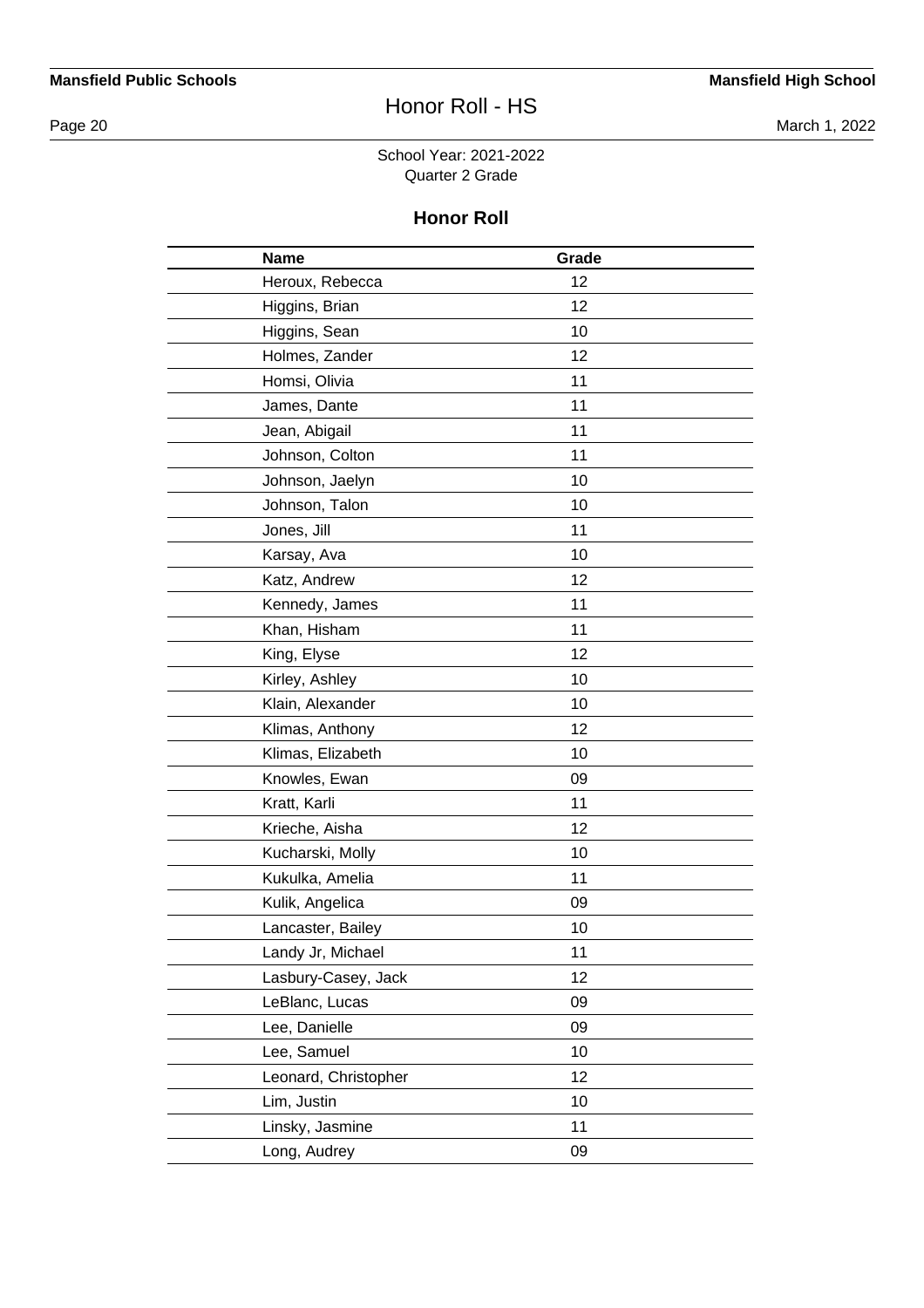Page 21 March 1, 2022

#### School Year: 2021-2022 Quarter 2 Grade

| <b>Name</b>          | Grade |  |
|----------------------|-------|--|
| Lopes, Aiden         | 10    |  |
| Lucas, Isaiah        | 12    |  |
| Lynch II, Jeffrey    | 09    |  |
| Lynch, Ryan          | 11    |  |
| MacDonald, Emily     | 09    |  |
| MacDonald, Ryan      | 11    |  |
| MacVicar, Luke       | 12    |  |
| MacWalter, Nicholas  | 12    |  |
| Mahoney, Brooke      | 10    |  |
| Marnikovic, Julia    | 09    |  |
| Marrese, Santino     | 09    |  |
| McCardell, Patrick   | 12    |  |
| McCarthy, Collin     | 11    |  |
| McClean, Nathan      | 10    |  |
| McCoy, Edmund        | 10    |  |
| McGill, Jack         | 10    |  |
| McInnis, Paisley     | 11    |  |
| McQuiggan, Jenna     | 10    |  |
| Medeiros, Marissa    | 09    |  |
| Mello, Josie         | 10    |  |
| Mello, Sadie         | 12    |  |
| Miller, Katherine    | 12    |  |
| Miller, Nicole       | 12    |  |
| Moise, Wedsgina      | 09    |  |
| Moore, Anna          | 10    |  |
| Morris, Madison      | 10    |  |
| Morrison, Zachary    | 11    |  |
| Mullert, Jennifer    | 10    |  |
| Mullin, Dylan        | 09    |  |
| Murphy, Sean         | 09    |  |
| Murray, Braeden      | 11    |  |
| Murray, Mackenzie    | 10    |  |
| Neto, Juliana        | 10    |  |
| Nguyen, Khoi         | 11    |  |
| Nicodemus, Robert    | 10    |  |
| O'Brien, Christopher | 11    |  |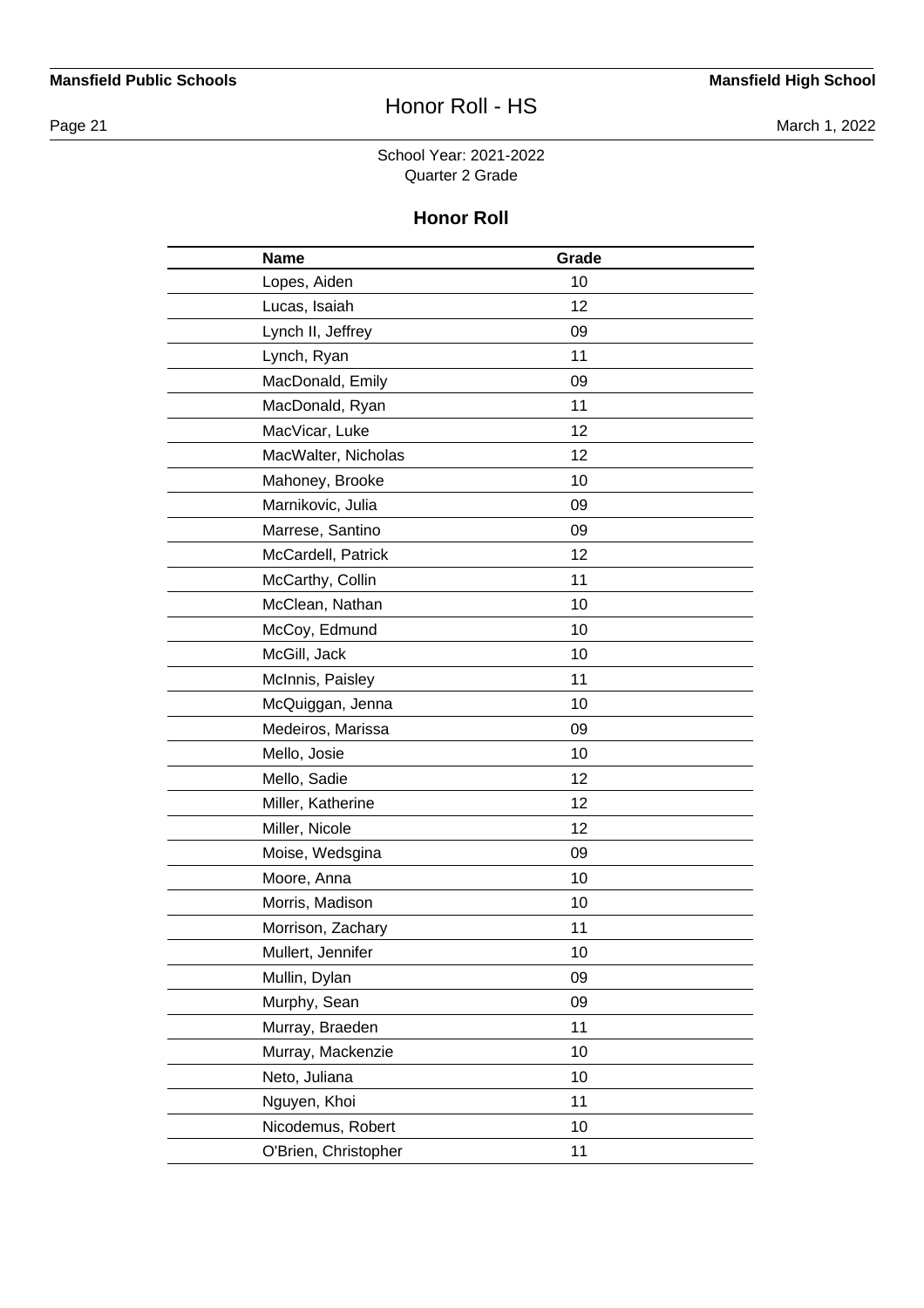Page 22 March 1, 2022

#### School Year: 2021-2022 Quarter 2 Grade

| <b>Name</b>                | Grade |  |
|----------------------------|-------|--|
| O'Brien, Kevin             | 09    |  |
| O'Connor, Jordan           | 10    |  |
| O'Hara, Allison            | 10    |  |
| Oliveira, Samuel           | 10    |  |
| O'Neil, Megan              | 09    |  |
| Palanza, Gabriella         | 09    |  |
| Palanza, Richard           | 12    |  |
| Palladini, Sean            | 12    |  |
| Penney, Emily              | 11    |  |
| Pereira, Logan             | 10    |  |
| Peterson, Kayli            | 11    |  |
| Phillips, Brody            | 09    |  |
|                            |       |  |
| Posner, Alexander          | 11    |  |
| Powell, Devin              | 12    |  |
| Puleo, Celia               | 12    |  |
| Puleo, Norah               | 10    |  |
| Rapoza, Breanna            | 10    |  |
| Rashleigh Torres, Benjamin | 10    |  |
| Reed, Jack                 | 11    |  |
| Remy, Michael              | 11    |  |
| Riley, William             | 10    |  |
| Robinson, Brendan          | 12    |  |
| Rodriguez, Brodie          | 11    |  |
| Rogan, Luke                | 09    |  |
| Rooney, Tess               | 09    |  |
| Rubicine, Lauren           | 10    |  |
| Ryan, Gillian              | 11    |  |
| Saba, Charles              | 10    |  |
| Saleh, Mark                | 09    |  |
| Salisbury, Olivia          | 11    |  |
| Santos, Isabella           | 10    |  |
| Saraceno, Dylan            | 10    |  |
| Saraiva, Anthony           | 10    |  |
| Schlenker, Caroline        | 11    |  |
| Scholes, Elliot            | 11    |  |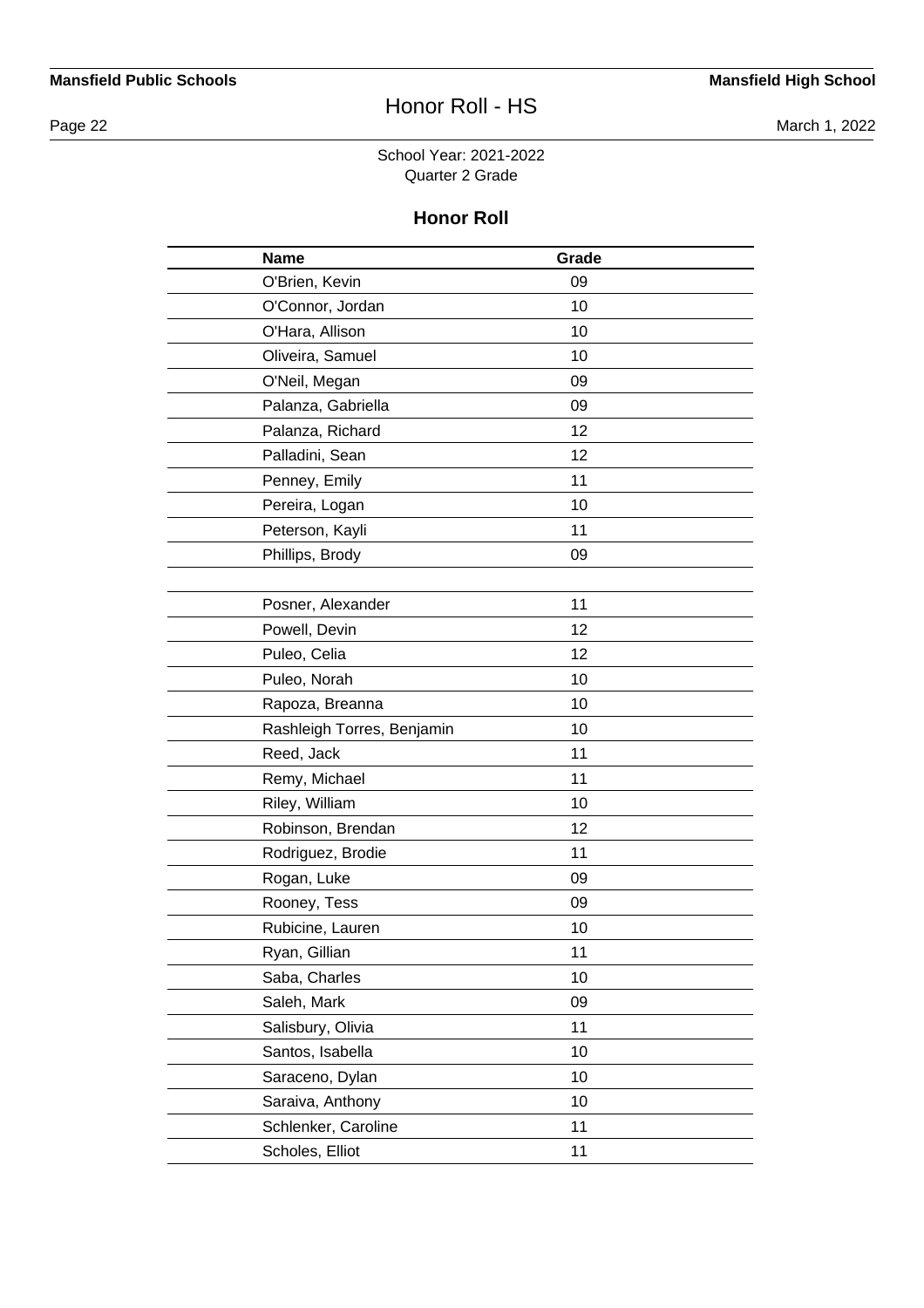Page 23 March 1, 2022

#### School Year: 2021-2022 Quarter 2 Grade

| <b>Name</b>              | Grade |  |
|--------------------------|-------|--|
| Schotz, Eban             | 09    |  |
| Schreiber, Zachary       | 11    |  |
| Schwartz, Trevor         | 10    |  |
| Seifert, Gabriella       | 09    |  |
| Seifert, Sofia           | 12    |  |
| Sera, Thomas             | 09    |  |
| Shanteler, Camrynne      | 10    |  |
| Shebli, Danah            | 09    |  |
| Sherrill, Emilee         | 11    |  |
| Shihadeh, Kinda          | 11    |  |
| Sienkivicz, Michael-John | 10    |  |
| Smart, William           | 10    |  |
| Smith, Tarynn            | 12    |  |
| Smith, Thomas            | 11    |  |
| Smith, Thomas            | 10    |  |
| Southwood, Benjamin      | 11    |  |
| Srivastava, Anushka      | 10    |  |
| Stasium, Jeffrey         | 09    |  |
| Steele, Liam             | 10    |  |
|                          |       |  |
| Stokinger, Jason         | 12    |  |
| Stolls, Calman           | 09    |  |
| Sweeney, Briana          | 12    |  |
| Sylvain, Eva             | 11    |  |
| Sylvain, John            | 11    |  |
| Taylor, Kyle             | 11    |  |
| Thevenot, Evan           | 10    |  |
| Thevenot, Ryan           | 12    |  |
| Thibault, Nathaniel      | 11    |  |
| Tillman, Ryan            | 11    |  |
| Tofuri, Emma             | 11    |  |
| Tourigney, Matthew       | 09    |  |
| Tourigney, Mikayla       | 11    |  |
| Travers, Christian       | 11    |  |
| Tremblay, Austin         | 12    |  |
| Tryon, Matthew           | 10    |  |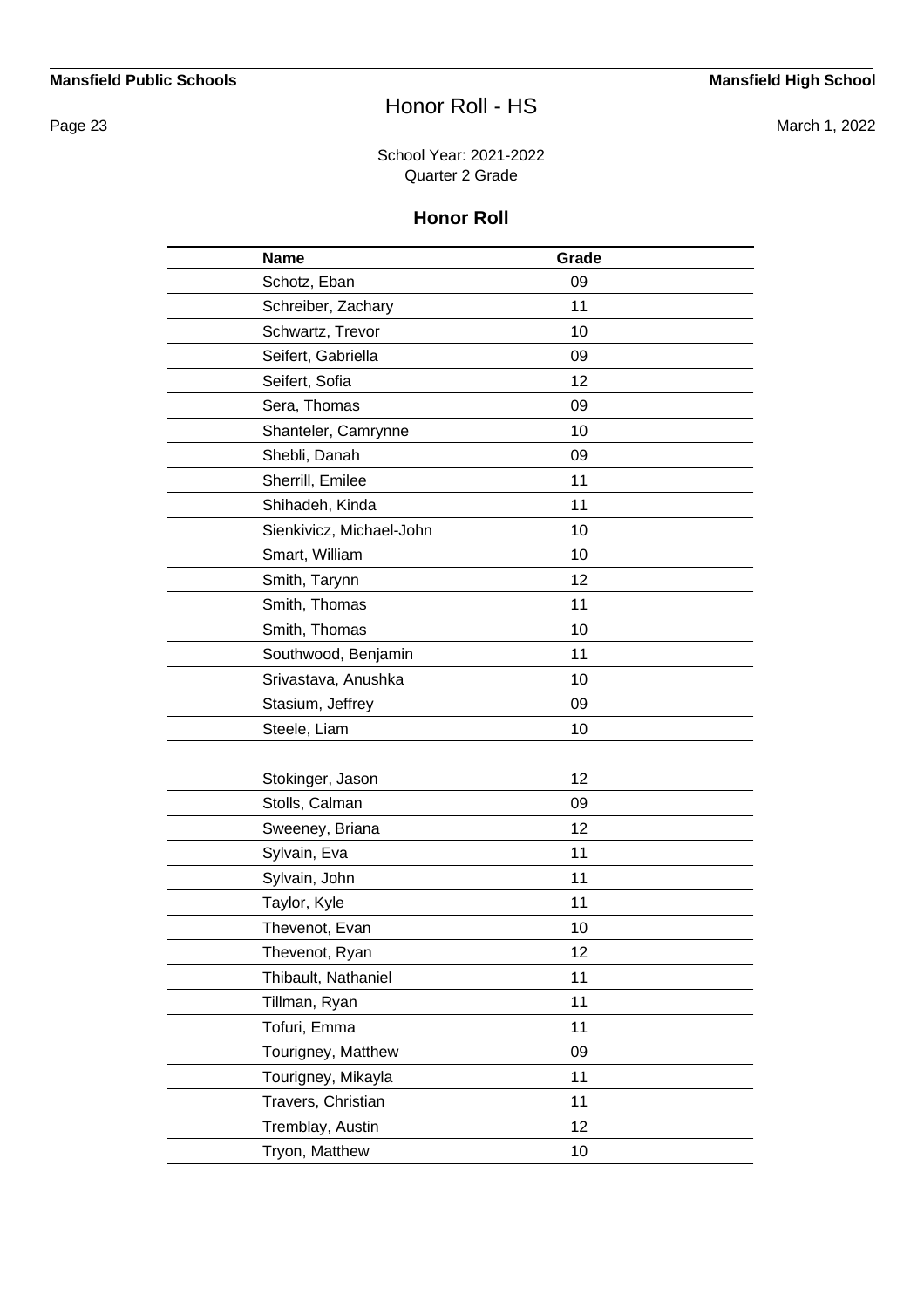Page 24 March 1, 2022

#### School Year: 2021-2022 Quarter 2 Grade

#### **Honor Roll**

| <b>Name</b>         | Grade |  |
|---------------------|-------|--|
| Veno, Braeden       | 12    |  |
| Veno, Jacob         | 09    |  |
| Veradt, Caleb       | 12    |  |
| Vernet, Rodney      | 12    |  |
| Vokey, Brooke       | 11    |  |
| Wall, Jake          | 12    |  |
| Walsh, Abigail      | 10    |  |
| Walsh, Austin       | 11    |  |
| Walsh, Cameron      | 12    |  |
| Walsh, Ezra         | 11    |  |
| Washington, Daisha  | 10    |  |
| Weber, Samuel       | 11    |  |
| Whitecross, Natalie | 11    |  |
| Whittaker, Sean     | 10    |  |
| Wilcox, Laura       | 10    |  |
| Williams, Maya      | 09    |  |
| Yani, Aziz          | 11    |  |
| Younes, Adele       | 11    |  |
| Zajac, Caitlyn      | 11    |  |
| Zeb, Aleena         | 11    |  |
| Zinn, Merit         | 10    |  |
| Zive, Solomon       | 10    |  |
| Zukowski, Conner    | 11    |  |

Total Honor Roll: 275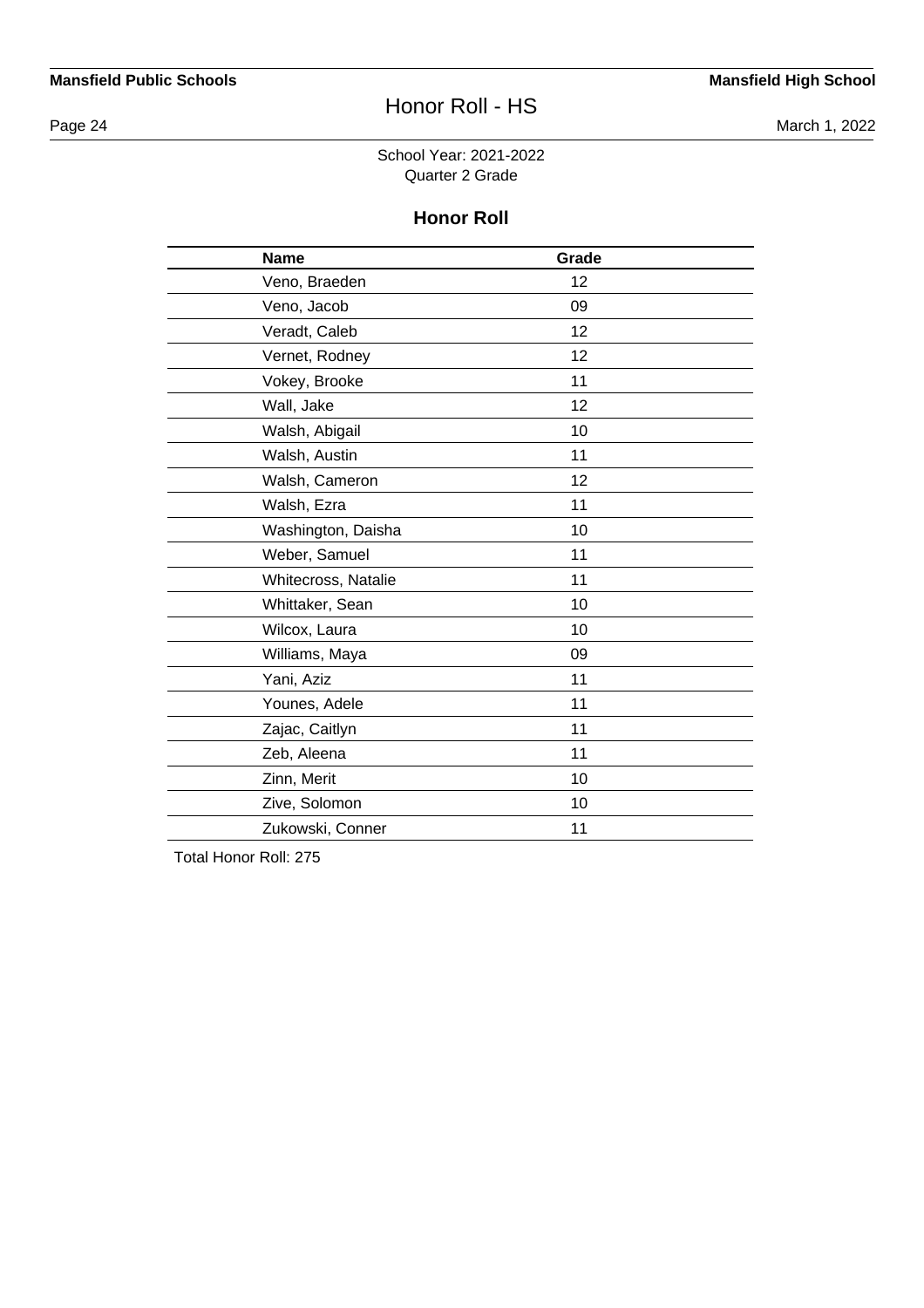Page 25 March 1, 2022

School Year: 2021-2022 Quarter 2 Grade

### **Honorable Mention**

| <b>Name</b>         | Grade |  |
|---------------------|-------|--|
| Adams, Ava          | 11    |  |
| Agnihotri, Rohan    | 10    |  |
| Alves, Zach         | 10    |  |
| Anderson, Meghan    | 09    |  |
|                     |       |  |
| Barry, Liam         | 11    |  |
| Bauler, Reilly      | 09    |  |
| Bertolino, Grace    | 12    |  |
| Black, Camden       | 12    |  |
| Blatch, Dimitri     | 11    |  |
| Blinn, Aaron        | 12    |  |
| Boschen, Cameron    | 12    |  |
| Brooks, Abbey       | 10    |  |
| Brown, Myles        | 09    |  |
| Burns, Michael      | 10    |  |
| Caliste, Kizziyah   | 12    |  |
| Cameron, Andrew     | 12    |  |
| Campbell, Lily      | 11    |  |
| Carey, Savannah     | 11    |  |
| Carreiro, Elizabeth | 10    |  |
| Cavoli, Jenna       | 12    |  |
| Centola, Thomas     | 09    |  |
|                     |       |  |
| Chirindel, Robert   | 12    |  |
| Clark, Charles      | 12    |  |
| Clark, Kyle         | 10    |  |
| Cruz, Pablo         | 12    |  |
| Cushman, Ryan       | 09    |  |
| Cuzzi, Daniella     | 11    |  |
| Deasy, Kevin        | 12    |  |
| Decelles, Charlie   | 09    |  |
| DeCoste, Benjamin   | 10    |  |
| DeShiro, Matthew    | 10    |  |
| Detch, Dylan        | 10    |  |
| DiCenzo, Erin       | 12    |  |
| Donnelly, Timothy   | 09    |  |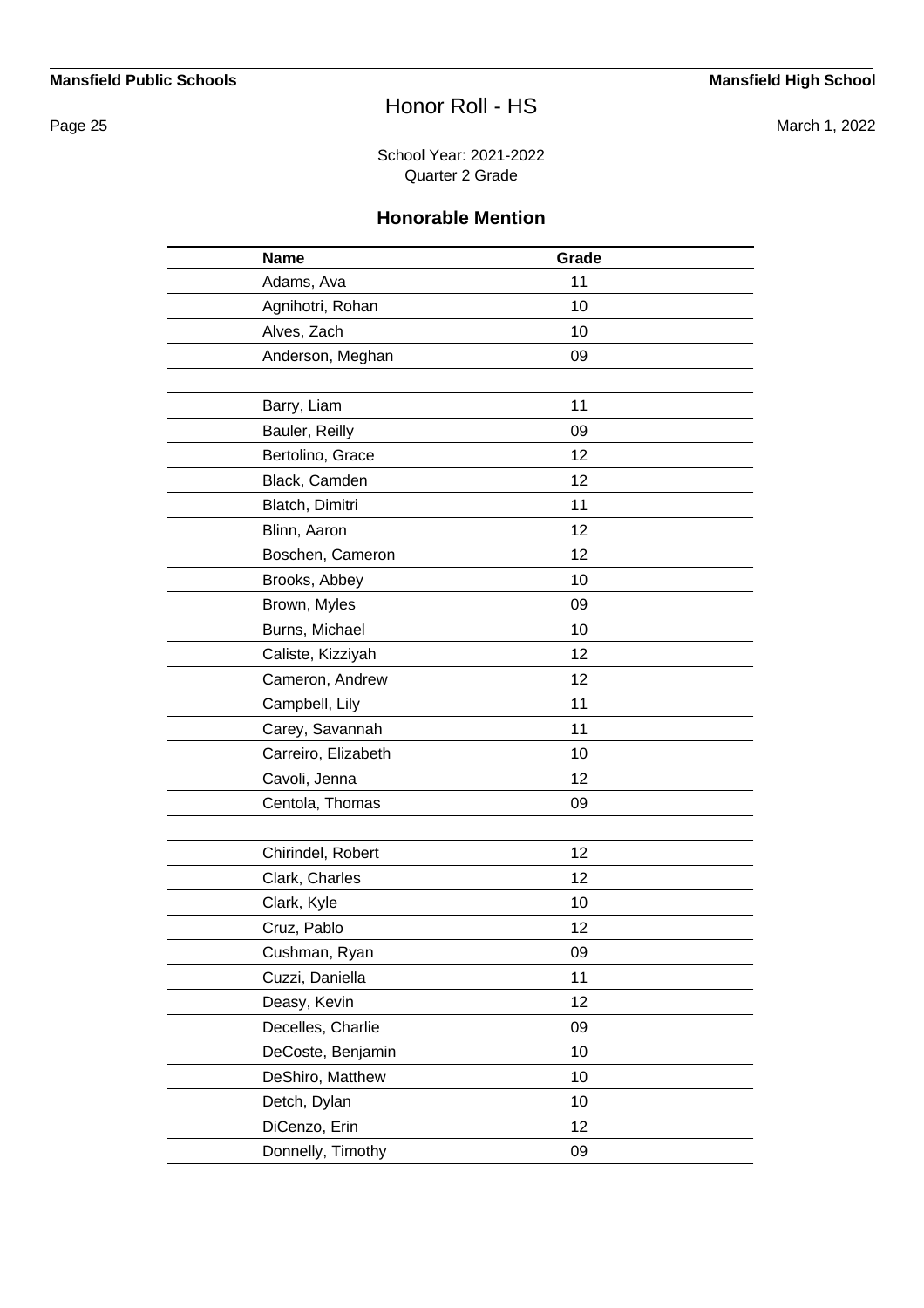Page 26 March 1, 2022

School Year: 2021-2022 Quarter 2 Grade

## **Honorable Mention**

| <b>Name</b>          | Grade |  |
|----------------------|-------|--|
| Dunbar, lan          | 09    |  |
| Durant, Lily         | 12    |  |
| Feinberg, Jacob      | 11    |  |
| Fisher, Martin       | 12    |  |
| Fortune, Matthew     | 12    |  |
| Fundora, William     | 11    |  |
| Garieri, Nicolas     | 11    |  |
| Geddis, Colby        | 12    |  |
| Genovese, Gus        | 12    |  |
| Gill, Natalya        | 11    |  |
| Gravely, Alexander   | 11    |  |
| Greco, Rebecca       | 11    |  |
| Gulley, Drew         | 12    |  |
| Guthrie, Chamberlain | 10    |  |
| Gutierrez, Samuel    | 12    |  |
| Gwynne, Xavier       | 11    |  |
| Harrington, Matthew  | 09    |  |
| Hennessy, Travis     | 11    |  |
| Hormann, Christopher | 11    |  |
| Hutton, Lily         | 11    |  |
| Ibrahim, April       | 11    |  |
| Javaloyes, Nicolas   | 12    |  |
| Jean, Jephte         | 11    |  |
| Johnson, Kyin        | 10    |  |
| Kalada, Jacob        | 11    |  |
| Kelly, Samuel        | 09    |  |
| Kipp, Kristina       | 11    |  |
| Knight, Sean         | 12    |  |
| LeVangie, Gabriel    | 12    |  |
| LoConte, Keegan      | 11    |  |
| Lombardo, Anthony    | 10    |  |
| Lombardo, Kate       | 11    |  |
| Lopes, Angela        | 12    |  |
| Lucht, Juliana       | 11    |  |
| Lucie, Addison       | 10    |  |
| Lund, William        | 11    |  |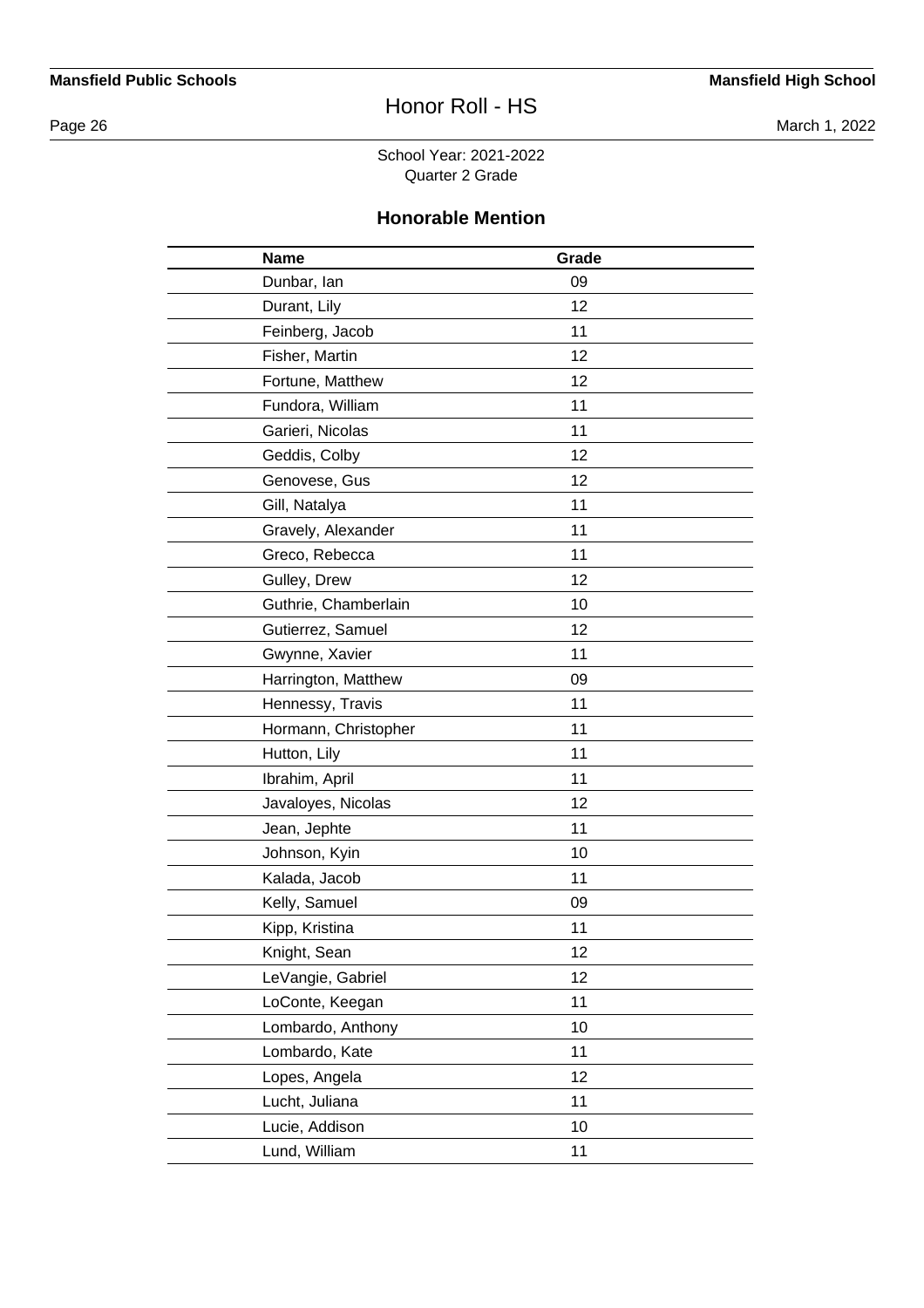Page 27 March 1, 2022

School Year: 2021-2022 Quarter 2 Grade

#### **Honorable Mention**

| <b>Name</b>            | Grade |  |
|------------------------|-------|--|
| Martinez Santana, Luis | 11    |  |
| McDonald, Molly        | 11    |  |
| McGlone, Hugh          | 11    |  |
| McGuire, Brennan       | 11    |  |
| McMullin, Baylee       | 12    |  |
| Muldoon, Myles         | 10    |  |
| Murphy, Kyle           | 11    |  |
| Naik, Tejas            | 10    |  |
| Neely, Robert James    | 12    |  |
| Ng, Xavier             | 09    |  |
| Nielsen, Christian     | 09    |  |
| O'Connor, Kayla        | 11    |  |
| O'Halloran, James      | 11    |  |
| Olesch, Ryan           | 09    |  |
| O'Neill, Amanda        | 11    |  |
| Parra Ramos, Daniela   | 10    |  |
| Peeples, Colin         | 10    |  |
| Peters-Wolfe, Jaquan   | 12    |  |
| Petty, Jazmin          | 12    |  |
| Pierce, Seth           | 11    |  |
| Prabhakar, Cora        | 10    |  |
| Purtell, Brayden       | 12    |  |
| Pushee, Paige          | 11    |  |
| Quan, Doris            | 10    |  |
| Randall Black, Dante   | 12    |  |
| Riazuddin, Ali         | 09    |  |
| Ridlen, Stephen        | 11    |  |
| Riley, Jason           | 10    |  |
|                        |       |  |
| Roberts, Jack          | 12    |  |
| Rotenberg, Jeremy      | 12    |  |
| Rubicine, Jason        | 12    |  |
| Scott, Aldric          | 10    |  |
| Silva-Lopez, Jayvian   | 09    |  |
| Smith, Kieran          | 09    |  |
| Stolls, Abbie          | 11    |  |